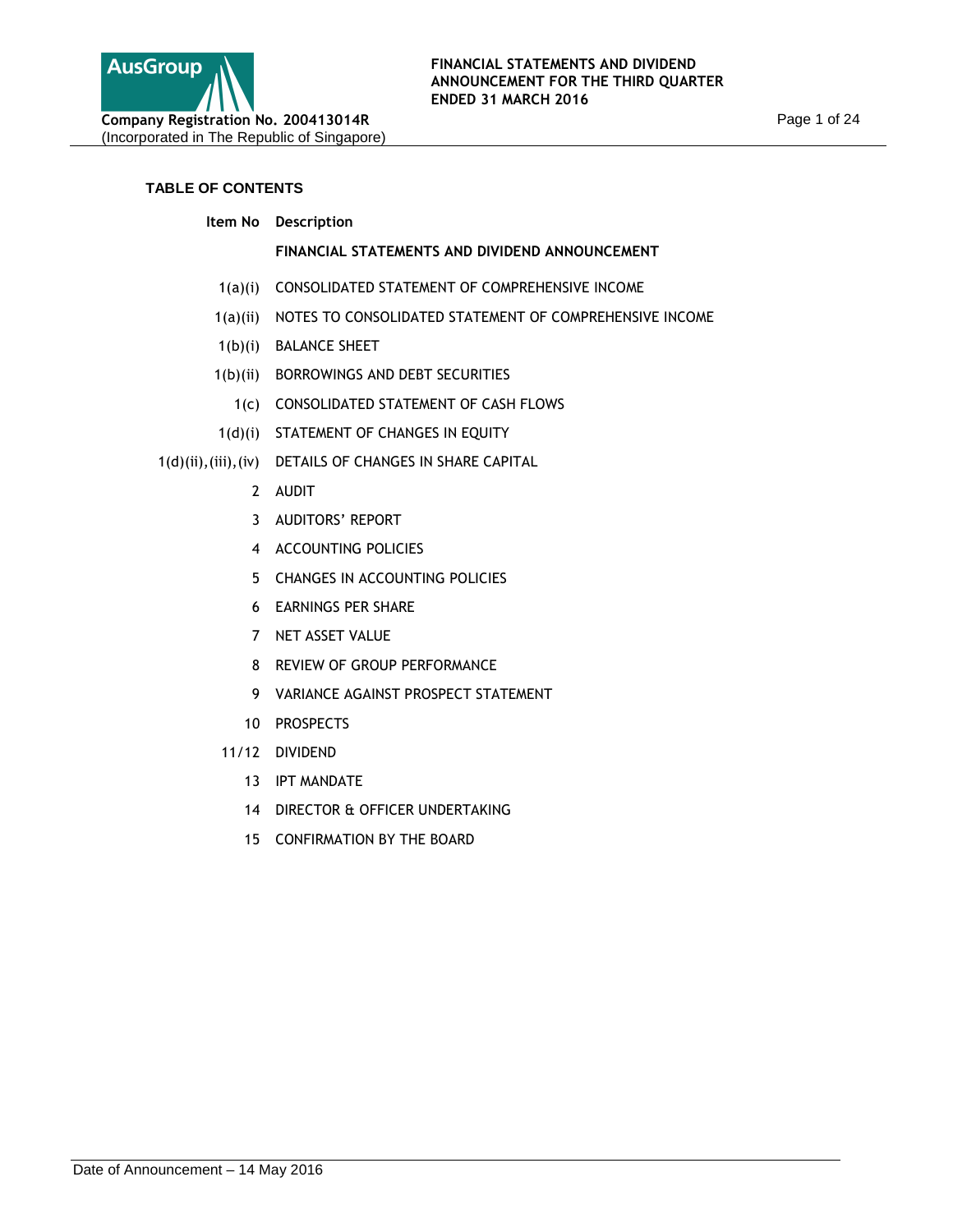

## PART I INFORMATION REQUIRED FOR ANNOUNCEMENTS OF QUARTERLY (Q1, Q2, Q3 & Q4), HALF-**YEAR AND FULL YEAR RESULTS**

**1(a) An income statement (for the group) together with a comparative statement for the corresponding period of the immediately preceding financial year**

## **(i)** CONSOLIDATED STATEMENT OF COMPREHENSIVE INCOME / (LOSS) *(Amounts expressed in thousands of Australian Dollar ("AU\$") currency)*  **These statements have not been audited.**

|                                                                               | <b>GROUP</b> |           | +/(-)  | <b>GROUP</b> |            |         |
|-------------------------------------------------------------------------------|--------------|-----------|--------|--------------|------------|---------|
|                                                                               | 3Q 2016      | 3Q 2015*  | %      | 9M 2016      | 9M 2015*   | %       |
|                                                                               | AU\$'000     | AU\$'000  |        | AU\$'000     | AU\$'000   |         |
| Continuing operations                                                         |              |           |        |              |            |         |
| Revenue                                                                       | 55,427       | 54,505    | 1.7    | 196,636      | 235,849    | (16.6)  |
| Cost of sales                                                                 | (52, 121)    | (47, 570) | 9.6    | (197, 263)   | (209, 733) | (5.9)   |
| Gross profit/(loss)                                                           | 3,306        | 6,935     | (52.3) | (627)        | 26,116     | (102.4) |
| Gross margin                                                                  | 6.0%         | 12.7%     |        | $-0.3%$      | 11.1%      |         |
| Other operating income                                                        | 1,000        | 1,096     | (8.8)  | 1,492        | 2,026      | (26.4)  |
| Other operating costs                                                         | (6, 732)     | (2,995)   | 124.8  | (20, 194)    | (12, 482)  | 61.8    |
| Impairment of receivables                                                     | (1, 847)     |           | N.M.   | (46, 468)    |            | N.M.    |
| Impairment of other assets                                                    | (12, 677)    |           | N.M.   | (12, 677)    |            | N.M.    |
| Impairment of goodwill                                                        | (2,535)      |           | N.M.   | (2,535)      |            | N.M.    |
| Administrative expenses                                                       | (5,612)      | (5,049)   | 11.2   | (16, 307)    | (13, 591)  | 20.0    |
| Marketing and distribution expenses                                           | (796)        | (559)     | 42.4   | (2, 198)     | (1, 427)   | 54.0    |
| Profit / (loss) from operations                                               | (25, 893)    | (572)     | N.M.   | (99, 514)    | 642        | N.M.    |
| Finance costs                                                                 | (5,404)      | (2, 177)  | 148.2  | (10, 924)    | (4,094)    | 166.8   |
| Loss before income tax                                                        | (31, 297)    | (2,749)   | N.M.   | (110, 438)   | (3, 452)   | N.M.    |
| Income tax benefit                                                            | 2,589        | 1,444     | 79.3   | 4,764        | 2,783      | 71.2    |
| Loss from continuing operations                                               | (28, 708)    | (1, 305)  | N.M.   | (105, 674)   | (669)      | N.M.    |
| Discontinued operation                                                        |              |           |        |              |            |         |
| Profit from discontinued operation, net                                       |              |           | 35.4   |              |            | 84.6    |
| of tax                                                                        | 4,544        | 3,355     |        | 12,216       | 6,618      |         |
| Net profit / (loss) for the period                                            | (24, 164)    | 2,050     | N.M.   | (93, 458)    | 5,949      | N.M.    |
| Net profit / (loss) %                                                         | $-43.6%$     | 3.8%      |        | $-47.5%$     | 2.5%       |         |
| Profit / (loss) attribute to:                                                 |              |           |        |              |            |         |
| Owners of the Company                                                         | (24,088)     | 2,159     | N.M.   | (93, 166)    | 5,908      | N.M.    |
| Non-controlling interest                                                      | (76)         | (109)     | (30.1) | (292)        | 41         | N.M.    |
|                                                                               | (24, 164)    | 2,050     | N.M.   | (93, 458)    | 5,949      | N.M.    |
| Earnings / (loss) per ordinary share<br>attributable to equity holders of the |              |           |        |              |            |         |
| Company (cents)                                                               |              |           |        |              |            |         |
| - basic                                                                       | (3.3)        | 0.3       | N.M.   | (12.6)       | 0.9        | N.M.    |
| - diluted                                                                     | (3.3)        | 0.3       | N.M.   | (12.6)       | 0.9        | N.M.    |
| N.M. - not meaningful                                                         |              |           |        |              |            |         |

\* The comparative Statement of Profit and Loss and accompanying notes have been re-presented due to the presentation requirements of discontinued operations. Refer to note 5 for further details.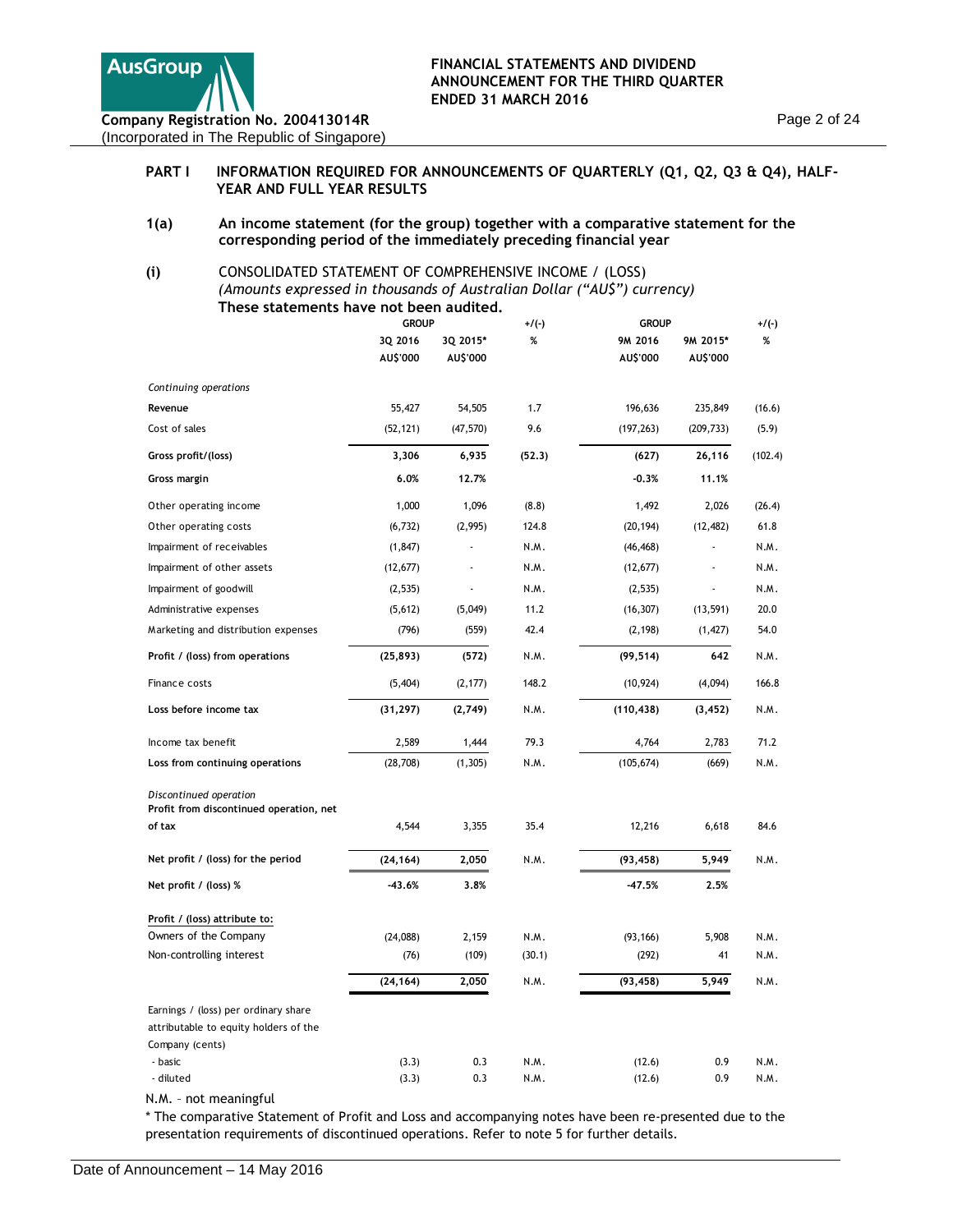

# **(i) CONSOLIDATED STATEMENT OF COMPREHENSIVE INCOME/(LOSS) (CONTINUED)**

|                                                                                                    | <b>GROUP</b>        |                      | $+/(-)$ | <b>GROUP</b>        |                             | $+/(-)$ |
|----------------------------------------------------------------------------------------------------|---------------------|----------------------|---------|---------------------|-----------------------------|---------|
|                                                                                                    | 3Q 2016<br>AU\$'000 | 3Q 2015*<br>AU\$'000 | %       | 9M 2016<br>AU\$'000 | 3Q 2015*<br><b>AU\$'000</b> | %       |
| Profit / (loss) for the period                                                                     | (24, 164)           | 2,050                | N.M.    | (93, 458)           | 5,949                       | N.M.    |
| Items that may be reclassified subsequently to profit or loss:<br>Currency translation differences |                     |                      |         |                     |                             |         |
| arising from consolidation                                                                         | (7, 357)            | 3,511                | (309.5) | (502)               | 4,641                       | (110.8) |
| Fair value changes on cash flow hedges                                                             |                     |                      |         |                     |                             |         |
| Other comprehensive income / (loss) for<br>the period                                              | (7, 357)            | 3,511                | (309.5) | (502)               | 4,641                       | (110.8) |
| Total comprehensive income / (loss) for                                                            |                     |                      |         |                     |                             |         |
| the period                                                                                         | (31, 521)           | 5,561                | N.M.    | (93,960)            | 10,590                      | N.M.    |
| Total comprehensive income / (loss)<br>attribute to:                                               |                     |                      |         |                     |                             |         |
| Owners of the Company                                                                              | (31, 490)           | 5,612                | N.M.    | (93,685)            | 10,541                      | N.M.    |
| Non-controlling interest                                                                           | (31)                | (51)                 | (39.2)  | (275)               | 49                          | N.M.    |
|                                                                                                    | (31, 521)           | 5,561                | N.M.    | (93,960)            | 10,590                      | N.M.    |

## **(ii) NOTES TO CONSOLIDATED STATEMENT OF COMPREHENSIVE INCOME / (LOSS)**

# **A. PROFIT/(LOSS) FROM CONTINUING OPERATIONS**

**The following items have been included in determining the profit/(loss) before taxation** 

|                                                              | <b>GROUP</b> |          | $+$ /(-) | <b>GROUP</b> |          | $+$ /(-) |
|--------------------------------------------------------------|--------------|----------|----------|--------------|----------|----------|
|                                                              | 3Q 2016      | 3Q 2015* | %        | 9M 2016      | 9M 2015* | %        |
|                                                              | AU\$'000     | AU\$'000 |          | AU\$'000     | AU\$'000 |          |
| Other operating income                                       |              |          |          |              |          |          |
| Interest income                                              | 170          | 254      | (33.1)   | 393          | 660      | (40.5)   |
| Profit on disposal of property, plant and equipment          | 463          | 99       | 367.5    | 821          | 254      | 223.2    |
| Sundry income                                                | 585          | 220      | 166.1    | 1,094        | 521      | 110.1    |
| Foreign exchange income / (loss)                             | (218)        | 523      | (141.7)  | (816)        | 591      | (238.1)  |
| Total other operating income                                 | 1,000        | 1,096    | (8.7)    | 1,492        | 2,026    | (26.3)   |
| Amortisation and depreciation                                |              |          |          |              |          |          |
| Depreciation of property, plant & equipment included in      |              |          |          |              |          |          |
| cost of sales                                                | 1,292        | 1,095    | 18.0     | 3,975        | 3,323    | 19.6     |
| Amortisation of intangible assets included in cost of sales  | 80           | 149      | (46.1)   | 240          | 439      | (45.3)   |
| Depreciation of property, plant & equipment included in      |              |          |          |              |          |          |
| administrative expenses                                      | 299          | 305      | (2.1)    | 867          | 670      | 29.3     |
| Amortisation of intangible assets included in administrative |              |          |          |              |          |          |
| expenses                                                     | 1,723        | 226      | 662.5    | 4,201        | 1,717    | 144.7    |
| Total amortisation and depreciation                          | 3,394        | 1,775    | 91.2     | 9,283        | 6,149    | 51.0     |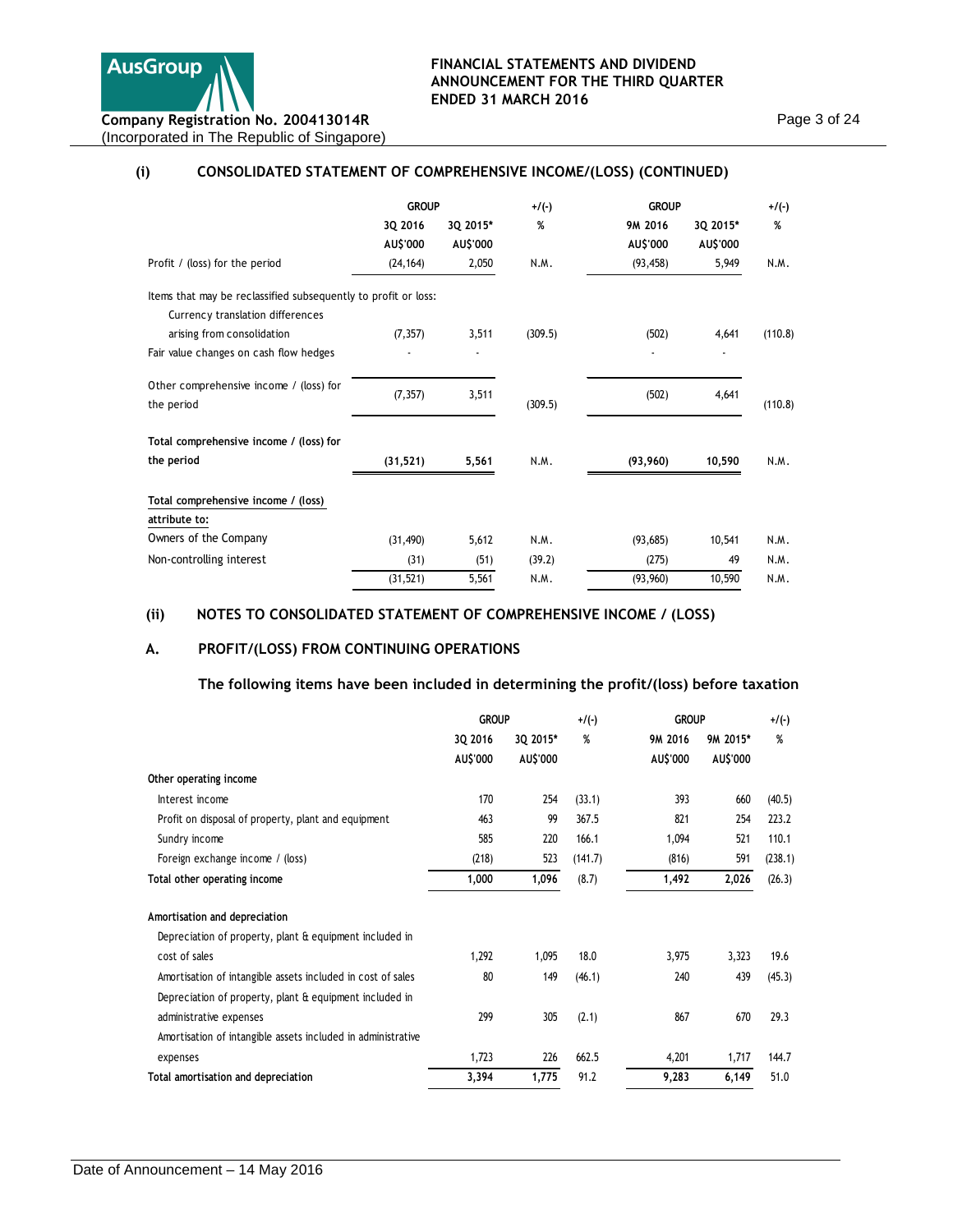

Page 4 of 24

|                                                            | <b>GROUP</b>             |                             | $+$ /(-) | <b>GROUP</b>        |                      | $+/(-)$ |
|------------------------------------------------------------|--------------------------|-----------------------------|----------|---------------------|----------------------|---------|
|                                                            | 3Q 2016<br>AU\$'000      | 3Q 2015*<br><b>AU\$'000</b> | %        | 9M 2016<br>AU\$'000 | 9M 2015*<br>AU\$'000 | %       |
| Employee share and share option scheme expense             | 270                      | (520)                       | (151.9)  | 864                 | 210                  | 311.4   |
| Research and development tax credits                       | $\overline{\phantom{a}}$ |                             | N.M.     | 13,723              |                      | N.M.    |
| Restructuring and transformation costs                     | 1,997                    |                             | N.M.     | 3,430               |                      | N.M.    |
| Impairment of other assets - inventory                     | 5.044                    |                             | N.M.     | 5,044               |                      | N.M.    |
| Impairment of other assets - property, plant and equipment | 7,633                    |                             | N.M.     | 7,633               |                      | N.M.    |

As announced in 2Q FY2016, the Group has undergone restructuring in its overhead and administrative support functions and this has resulted in restructuring costs being recognized of AU\$1.997m in the quarter.

## **B. FINANCE COSTS**

|                                    |                          | <b>GROUP</b>         |         | <b>GROUP</b><br>$+/(-)$ |                      | $+$ /(-) |
|------------------------------------|--------------------------|----------------------|---------|-------------------------|----------------------|----------|
|                                    | 3Q 2016                  | 3Q 2015*             | %       | 9M 2016                 | 9M 2015*             | %        |
|                                    | AU\$'000                 | AU\$'000             |         | AU\$'000                | AU\$'000             |          |
| Loans                              | 5,261                    | 2,172                | 142.2   | 10,673                  | 3,997                | 167.0    |
| Bank guarantee fees                | 143                      | 31                   | 361.3   | 249                     | 86                   | 189.5    |
| Unwinding of earn out payable      | $\overline{\phantom{a}}$ | 3                    | N.M.    | 2                       | 13                   | (84.6)   |
| Finance leases and hire purchase   |                          | (29)                 | N.M.    |                         | (2)                  | N.M.     |
| Total finance costs                | 5,404                    | 2,177                | 148.2   | 10,924                  | 4,094                | 166.8    |
| c.<br>INCOME TAX BENEFIT/(EXPENSE) |                          |                      |         |                         |                      |          |
|                                    | <b>GROUP</b>             |                      | $+/(-)$ | <b>GROUP</b>            |                      | $+/(-)$  |
|                                    | 3Q 2016<br>AU\$'000      | 3Q 2015*<br>AU\$'000 | %       | 9M 2016<br>AU\$'000     | 9M 2015*<br>AU\$'000 | %        |

|                                                              | AU\$'000  | AU\$'000 |         | AU\$'000   | AU\$'000 |         |
|--------------------------------------------------------------|-----------|----------|---------|------------|----------|---------|
| Loss before income tax from continuing operations            | (31, 297) | (2,749)  | N.M.    | (110, 438) | (3, 452) | N.M.    |
| Prima facie taxation calculated at applicable rate on loss   |           |          |         |            |          |         |
| before income tax                                            | 6,487     | 1,032    | 528.6   | 27,677     | 836      | N.M.    |
| Tax effect of non-assessable /(non-deductible items)         | 1,521     | (1,250)  | (221.7) | (1, 419)   | (1,642)  | (13.6)  |
| Research and development tax incentives                      |           | 1,662    | N.M.    | (4, 117)   | 3,589    | (214.7) |
| Income tax benefit                                           | 8,008     | 1,444    | 454.6   | 22,141     | 2,783    | N.M.    |
| Potential tax benefit of losses for which no                 |           |          |         |            |          |         |
| deferred tax asset has been recognised                       | (5, 419)  |          | N.M.    | (17, 377)  |          | N.M.    |
| Total income tax benefit - continuing operations             | 2,589     | 1,444    | 79.3    | 4,764      | 2,783    | 71.2    |
| Income tax expense percentage $(\%)$ - continuing operations | $-8.3%$   | $-52.5%$ |         | $-4.3%$    | $-80.6%$ |         |
| Tax benefit relating to continuing operations                | 2,589     | 1,444    | 79.3    | 4,764      | 2,783    | 71.2    |
| Tax expense relating to discontinued operations              | (1,892)   | (1,257)  | 50.5    | (4,797)    | (3, 154) | 52.1    |
| Total income tax benefit/(expense)                           | 697       | 187      | 272.7   | (33)       | (371)    | (91.1)  |
|                                                              |           |          |         |            |          |         |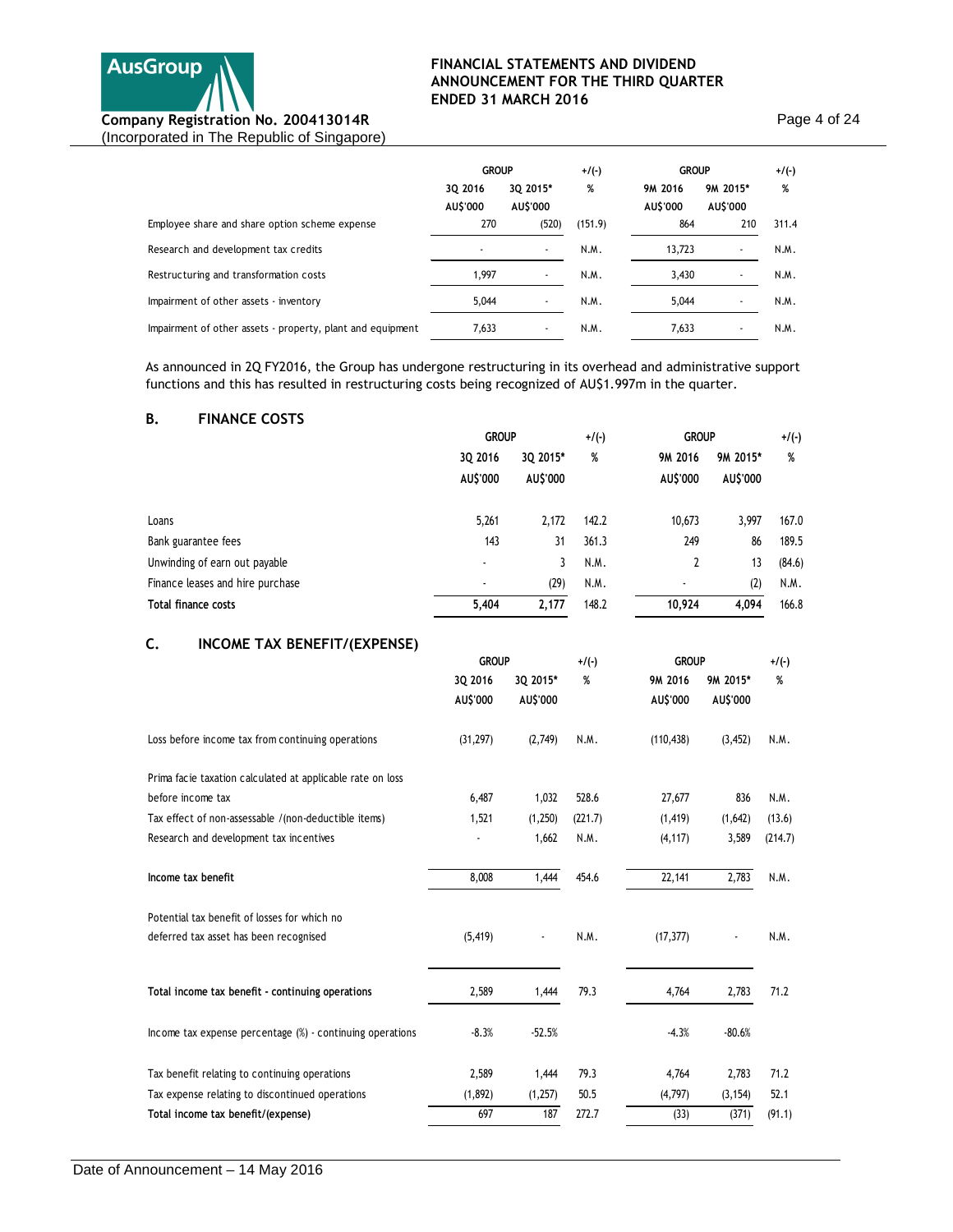

Page 5 of 24

## **1(b)(i) A balance sheet (for the issuer and group), together with a comparative statement as at the end of the immediately preceding financial year**

| or the immediately preceding imancial year  | Group      | Group      | Company        | Company    |
|---------------------------------------------|------------|------------|----------------|------------|
|                                             | As at      | As at      | As at          | As at      |
|                                             | 31/03/2016 | 30/06/2015 | 31/03/2016     | 30/06/2015 |
|                                             | AU\$'000   | AU\$'000   | AU\$'000       | AU\$'000   |
| <b>CURRENT ASSETS</b>                       |            |            |                |            |
| Cash and cash equivalents                   | 16,885     | 38,647     | 136            |            |
| Trade receivables                           | 86,298     | 177,609    |                |            |
| Other receivables and prepayments           | 13,994     | 11,878     | 6,439          | 626        |
| Inventories                                 | 6,249      | 7,856      | $\overline{a}$ |            |
| Due from subsidiaries                       |            |            | 165,457        | 12,789     |
| Other assets                                |            |            | 17,990         |            |
| Assets classified as held for sale          | 104,240    |            |                |            |
| <b>Total current assets</b>                 | 227,666    | 235,990    | 190,022        | 13,415     |
| <b>NON-CURRENT ASSETS</b>                   |            |            |                |            |
| Property, plant and equipment               | 146,279    | 181,642    |                |            |
| Goodwill                                    | 10,994     | 13,530     |                |            |
| Intangible assets                           | 92,717     | 94,500     |                |            |
| Other receivables and prepayments           | 2          | 2          |                |            |
| Due from subsidiaries                       |            |            |                | 158,654    |
| Other assets                                |            |            | 96,222         | 114,212    |
| Deferred income tax assets                  | 3,392      | 17,372     |                |            |
| Total non-current assets                    | 253,384    | 307,046    | 96,222         | 272,866    |
| <b>Total assets</b>                         | 481,050    | 543,036    | 286,244        | 286,281    |
| <b>CURRENT LIABILITIES</b>                  |            |            |                |            |
| Trade payables                              | 48,853     | 77,736     |                |            |
| Other payables                              | 26,207     | 37,201     | 3,797          | 2,432      |
| <b>Borrowings</b>                           | 137,152    | 10,235     | 114,908        | 8,663      |
| Accruals for other liabilities and charges  | 7,627      | 13,019     |                |            |
| Current income tax liabilities              | 3,541      | 2,541      | 215            | 78         |
| Liabilities classified as held for sale     | 70,655     |            |                |            |
| <b>Total current liabilities</b>            | 294,035    | 140,732    | 118,920        | 11,173     |
| <b>NON-CURRENT LIABILITIES</b>              |            |            |                |            |
| Deferred income tax liabilities             | 945        | 2,601      |                |            |
| Due to subsidiaries                         |            |            | 8,671          | 9,740      |
| <b>Borrowings</b>                           | 36,845     | 156,823    | 14,680         | 121,013    |
| Accruals for other liabilities and charges  | 890        | 1,449      | ÷              |            |
| Total non-current liabilities               | 38,680     | 160,873    | 23,351         | 130,753    |
| <b>EQUITY</b>                               |            |            |                |            |
| Capital and reserves attributable to equity |            |            |                |            |
| holders of the Company                      |            |            |                |            |
| Share capital                               | 128,040    | 128,040    | 128,040        | 128,040    |
| Capital reserve                             | (163)      | (163)      | (163)          | (163)      |
| Share option reserve                        | 3,978      | 3,114      | 3,978          | 3,114      |
| Foreign currency translation reserve        | 13,539     | 14,058     | 20,106         | 20,112     |
| Retained earnings/(Accumulated losses)      | 3,655      | 96,821     | (7,988)        | (6,748)    |
| Total equity attributable to owners         | 149,049    | 241,870    | 143,973        | 144,355    |
| Non-controlling interest                    | (714)      | (439)      |                |            |
| <b>Total equity</b>                         | 148,335    | 241,431    | 143,973        | 144,355    |
| Total liabilities and equity                | 481,050    | 543,036    | 286,244        | 286,281    |
|                                             |            |            |                |            |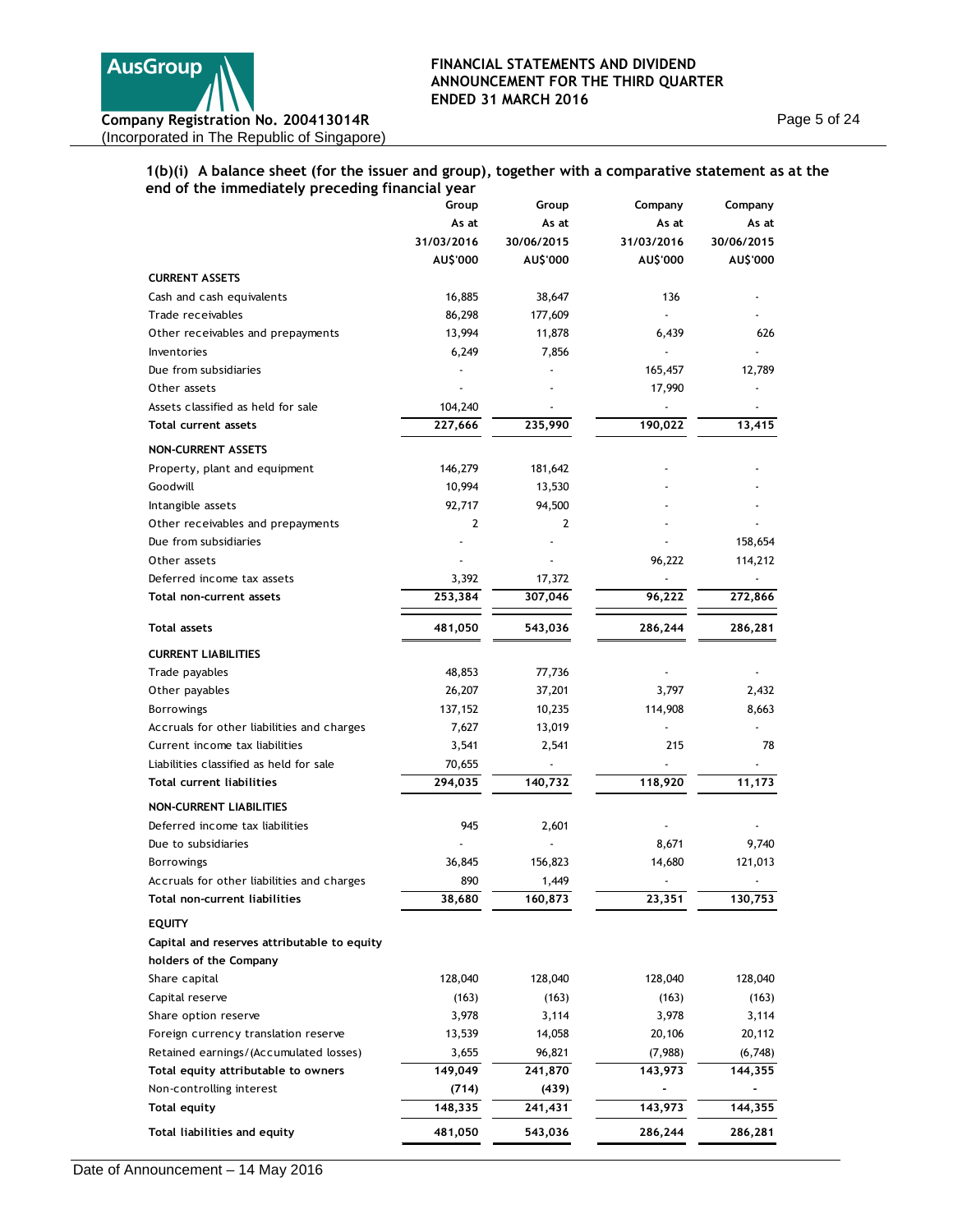## **1(b)(ii) Aggregate amount of group's borrowings and debt securities**

|                                       | 31/03/2016      |           | 30/06/2015 |                       |  |
|---------------------------------------|-----------------|-----------|------------|-----------------------|--|
|                                       | <b>AU\$'000</b> | AU\$'000  | AU\$'000   | AU\$'000<br>Unsecured |  |
|                                       | Secured         | Unsecured | Secured    |                       |  |
| Amount repayable in one year or less, |                 |           |            |                       |  |
| or on demand                          | 30,831          | 106.321   | 10.235     |                       |  |
| Amount repayable after one year       | 171             | 36,674    | 17.359     | 139.464               |  |

On 20 October 2014, the Company announced that AusGroup Limited (the "issuer") had issued S\$110m 7.45%. Notes due 2016 (the Notes") pursuant to the S\$350m Multicurrency Debt Issuance Programme (the "Programme") established by the Issuer on 22 September 2014. DBS Bank Ltd., as sole arranger of the Programme, acted as the sole lead manager and bookrunner in relation to the issuance of the Notes. The Notes bear interest at a fixed rate of 7.45%. per annum payable semi-annually in arrears and, unless previously redeemed or cancelled, will mature on 20 October 2016.

On 1 April 2015, the Company announced that AusGroup Limited had entered into a facility agreement for a US\$20m 3 year term loan. The loan facility was used to refinance the Wingate facility at a much reduced all-in interest rate, while extending the Group's debt maturity profile to 2018.

During 4Q FY2015 the Group entered into an AU\$32m Surety bond facility with Vero to ensure the Group maintains its bonding capacity for bid bonds, performance bonds and financial guarantees.

In 4Q FY2015 the Group entered into a AU\$23m bridge loan facility (Bridge Loan) with DBS Bank Ltd. The balance of the loan at 31 December 2015 was AU\$13.0m. As at 31 March 2016 the balance had been repaid per the agreed repayment schedule.

In 2Q FY2016 the Group entered into an Accounts Receivable Purchase facility with DBS (ARP facility) for key debtor balances. This provided the Group with AU\$23m of facility to be drawn down. As at 31 March 2016 AU\$4.3m of this balance had been utilized.

The current portion of debt has increased when compared to that at 30 June 2015 due to the Notes being reclassified as current in 2Q FY2016 given the October 2016 repayment date as outlined above.

In 3Q FY2016 the Group entered into a AU\$30m Short Term loan facility with DBS Bank Ltd. As at 31 March 2016, AU\$6.0m of this balance was drawn down. The terms of this short term loan include covenant requirements consistent with that of the Group's other DBS facilities (refer below). The scheduled repayment date of the loan balance is 31 August 2016, thus it is classified a current liability.

#### **Details of secured collateral**

#### **DBS Bank Ltd**

A deed of charge executed by AGC Australia incorporating an all-monies charge over the fixed deposit account maintained by AGC Australia with DBS Bank Ltd ("The Lender") for an amount not less than AU\$11.6 million (reduced from AU\$25m in Q1). A fixed and floating charge executed by AusGroup Ltd, AusGroup Singapore and Modern Access Services in favour of The Lender.

First registered fixed and floating charge over all the present and future property, interests, rights and proceeds of AGC Australia Pty Ltd, AGC Industries Pty Ltd, MAS Australasia Pty Ltd, Seagate Structural Engineering Pty Ltd, AGC Energy & Infrastructure Pty Ltd, and Resource People Pty Ltd ("Australian Group Companies"), including real and personal property, goodwill, uncalled and called but unpaid capital.

First registered real property mortgage by AGC Australia Pty Ltd over the commercial properties located at 15 Beach Street, Kwinana WA 6167 and Seagate Structural Engineering Pty Ltd over property located at Lots 17 and 18 Gap Ridge Industrial Estate Karratha WA.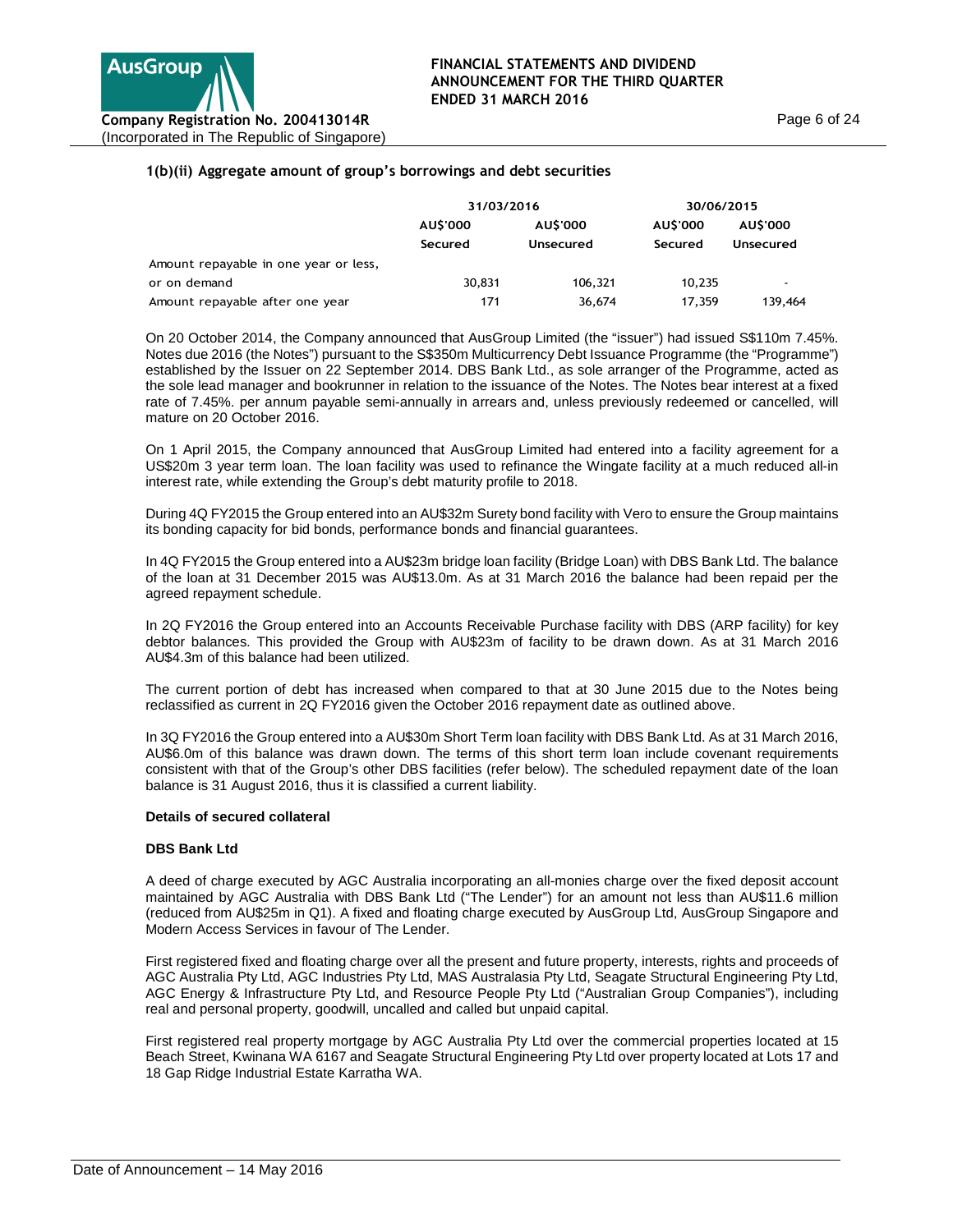

## **Facility covenants**

AusGroup Limited is required to maintain in relation to the Consolidated Group a maximum gearing ratio as well as a maximum secured debt to total assets, a minimum EBITDA to interest cost and a minimum net worth (net asset) balance for both the Programme and DBS facilities. To note, the EBITDA to interest cost covenant applies only to stipulated test periods as outlined in the facility documents.

As reported in 2Q FY2016, as at the 31 December 2015 Notes covenant assessment date, the Group was in breach of the EBITDA / Interest Cover covenant. However, pursuant to an extraordinary general meeting of noteholders held on 29 January 2016, this breach was waived without modification to the resolution presented.

In the days following this resolution, the Group entered into a supplemental trust deed with DBS Bank Ltd, as trustee, to amend various provisions of the Trust Deed and Conditions of the Notes as described in the Extraordinary Resolution announced on 1 February 2016.

AusGroup Limited is also required to maintain a minimum consolidated trade debtor balance compared to the current outstanding under the existing Bridge Loan and ARP facilities.

Under the facilities, AusGroup Limited has a negative pledge requirement to ensure that no security is created, or permitted to be created, or have outstanding any security on or over the whole or any part of the respective undertakings, assets, property, revenues or rights to receive dividends, present or future.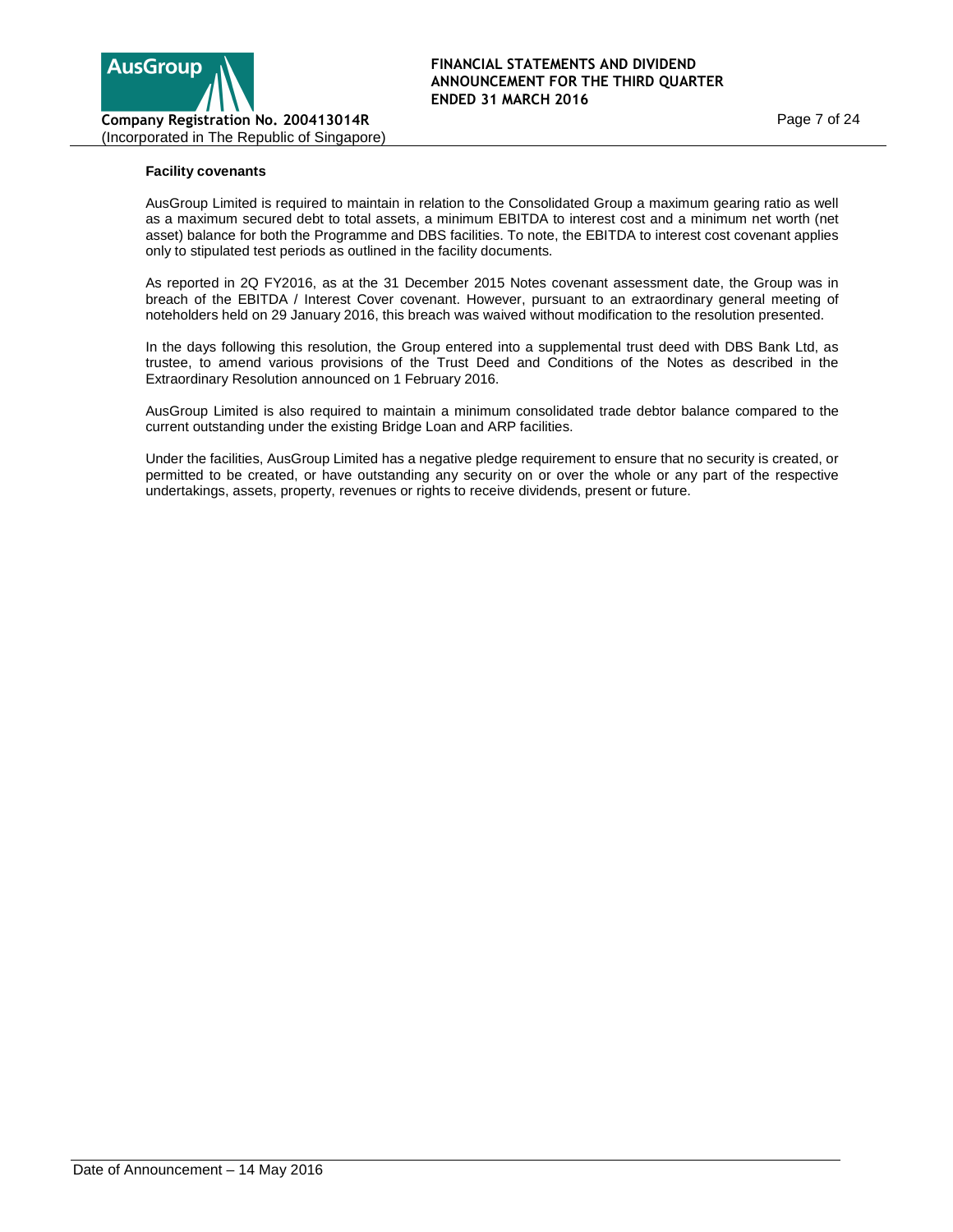Page 8 of 24

**1(c) A consolidated statement of cash flows (for the group), together with a comparative statement for the corresponding period of the immediately preceding financial year** 

|                                                          | <b>GROUP</b> | <b>GROUP</b> | <b>GROUP</b> | <b>GROUP</b> |
|----------------------------------------------------------|--------------|--------------|--------------|--------------|
|                                                          | 3Q 2016      | 3Q 2015      | 9M 2016      | 9M 2015      |
|                                                          | AU\$'000     | AU\$'000     | AU\$'000     | AU\$'000     |
| Cash flows from operating activities                     |              |              |              |              |
| Profit / (loss) after taxation                           | (24, 164)    | 2,050        | (93, 458)    | 5,949        |
| Add / (less) adjustments for:                            |              |              |              |              |
| Depreciation of property, plant and equipment            | 2,759        | 2,386        | 8,260        | 6,945        |
| Amortisation of intangible assets                        | 1,817        | 380          | 4,465        | 2,173        |
| Employee share and share option scheme expense           | 270          | (513)        | 864          | 217          |
| Impairment loss on goodwill                              | 2,535        |              | 2,535        |              |
| Impairment loss on trade receivables                     | 1,847        | 294          | 46,468       | 328          |
| Impairment loss on other assets                          | 12,677       | 0            | 12,677       | 200          |
| Net foreign exchange differences                         | 1,755        | ٠            | 1,460        |              |
| Profit on disposal of property, plant and equipment      | (520)        | (366)        | (920)        | (1,054)      |
| Interest income                                          | (177)        | (258)        | (406)        | (670)        |
| Finance costs                                            | 5,078        | 1,930        | 10,386       | 3,978        |
| Research and development tax credits                     |              | (5, 540)     | 13,723       | (11, 963)    |
| Income tax expense / (benefit)                           | (697)        | (187)        | 33           | 371          |
| Operating cash flows before working capital changes      | 3,180        | 176          | 6,087        | 6,474        |
| Changes in operating assets and liabilities              |              |              |              |              |
| Changes in operating assets and liabilities, net of      |              |              |              |              |
| effects from acquisition of business                     |              |              |              |              |
| Trade receivables                                        | 23,374       | 11,203       | (15,790)     | (18, 678)    |
| Other receivables and prepayments                        | (2,745)      | (3,404)      | (3,086)      | (6, 136)     |
| <b>Inventories</b>                                       | (3,043)      | 96           | (3, 846)     | (484)        |
| Trade payables                                           | (2, 435)     | 88           | (1, 548)     | (7,669)      |
| Accruals and other payables                              | (8, 840)     | (4,682)      | 26,230       | 1,297        |
| Cash generated from / (used in) operations               | 9,491        | 3,477        | 8,047        | (25, 196)    |
| Interest paid                                            | (2, 877)     | (1, 369)     | (9, 332)     | (2,969)      |
| Interest received                                        | 177          | 258          | 406          | 670          |
| Income tax received / (paid)                             | (331)        | 897          | (1, 158)     | 11,216       |
| Net cash generated from / (used in) operating activities | 6,460        | 3,263        | (2,037)      | (16, 279)    |
| Cash flows from investing activities                     |              |              |              |              |
| Proceeds from disposal of property, plant and            |              |              |              |              |
| equipment                                                | 680          | 723          | 2,381        | 2,575        |
| Purchase of property, plant and equipment                | (513)        | (20, 144)    | (21, 365)    | (36, 714)    |
| Net cash outflow on acquisition of subsidiaries          |              |              |              | (12, 189)    |
| Release of restricted cash                               |              |              | 13,894       |              |
| Purchase of intangible assets                            |              | (240)        | (274)        | (2,029)      |
| Net cash (used in) / generated from investing activities | 167          | (19,661)     | (5, 364)     | (48, 357)    |
|                                                          |              |              |              |              |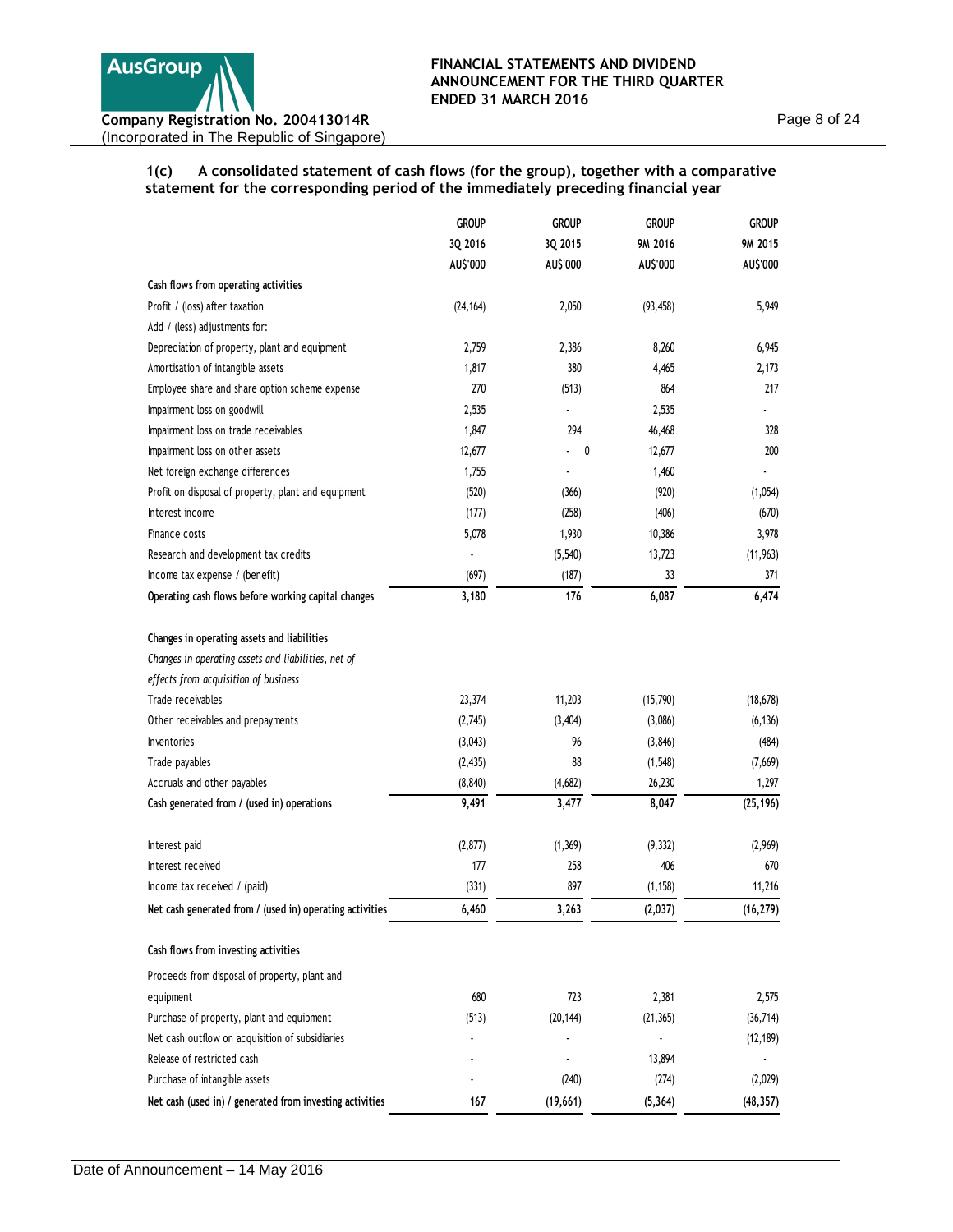

Page 9 of 24

| 1(c) Consolidated Statement of Cash Flows                |              |              |              |              |
|----------------------------------------------------------|--------------|--------------|--------------|--------------|
| (continued)                                              | <b>GROUP</b> | <b>GROUP</b> | <b>GROUP</b> | <b>GROUP</b> |
|                                                          | 3Q 2016      | 3Q 2015      | 9M 2016      | 9M 2015      |
|                                                          | AU\$'000     | AU\$'000     | AU\$'000     | AU\$'000     |
| Cash flows from financing activities                     |              |              |              |              |
| Payment of share issue costs                             |              |              |              | (122)        |
| Repayment of finance leases                              | (3,723)      | (160)        | (8,043)      | (716)        |
| Proceeds from borrowings                                 | 1,210        |              | 18,898       | 104,180      |
| Repayment of borrowings                                  | (1, 293)     |              | (1, 293)     | (34,000)     |
| Net cash (used in) / generated from financing activities | (3,806)      | (160)        | 9,562        | 69,342       |
|                                                          |              |              |              |              |
| Net (decrease) / increase in cash and cash equivalents   | 2,821        | (16, 558)    | 2,161        | 4,706        |
| Effect of exchange rate changes                          | (316)        | 5,077        | (297)        | 5,687        |
| Movement in cash and cash equivalents for the period     | 2,505        | (11, 481)    | 1,864        | 10,393       |
| Cash and cash equivalents (net of overdraft) at          |              |              |              |              |
| beginning of period                                      | 6,341        | 62,719       | 6,982        | 40,845       |
| Effect of discontinued operations                        | (3,576)      |              | (3,576)      |              |
| Cash and cash equivalents at end of period               | 5,270        | 51,238       | 5,270        | 51,238       |
| Cash and cash equivalents represented by                 |              |              |              |              |
| Cash and bank balances                                   | 16,885       | 11,349       | 16,885       | 11,349       |
| *Restricted cash                                         | (11, 615)    | 39,889       | (11, 615)    | 39,889       |
| Total cash and cash equivalents at end of period         | 5,270        | 51,238       | 5,270        | 51,238       |

\*The amount represents cash security held for bank guarantees issued.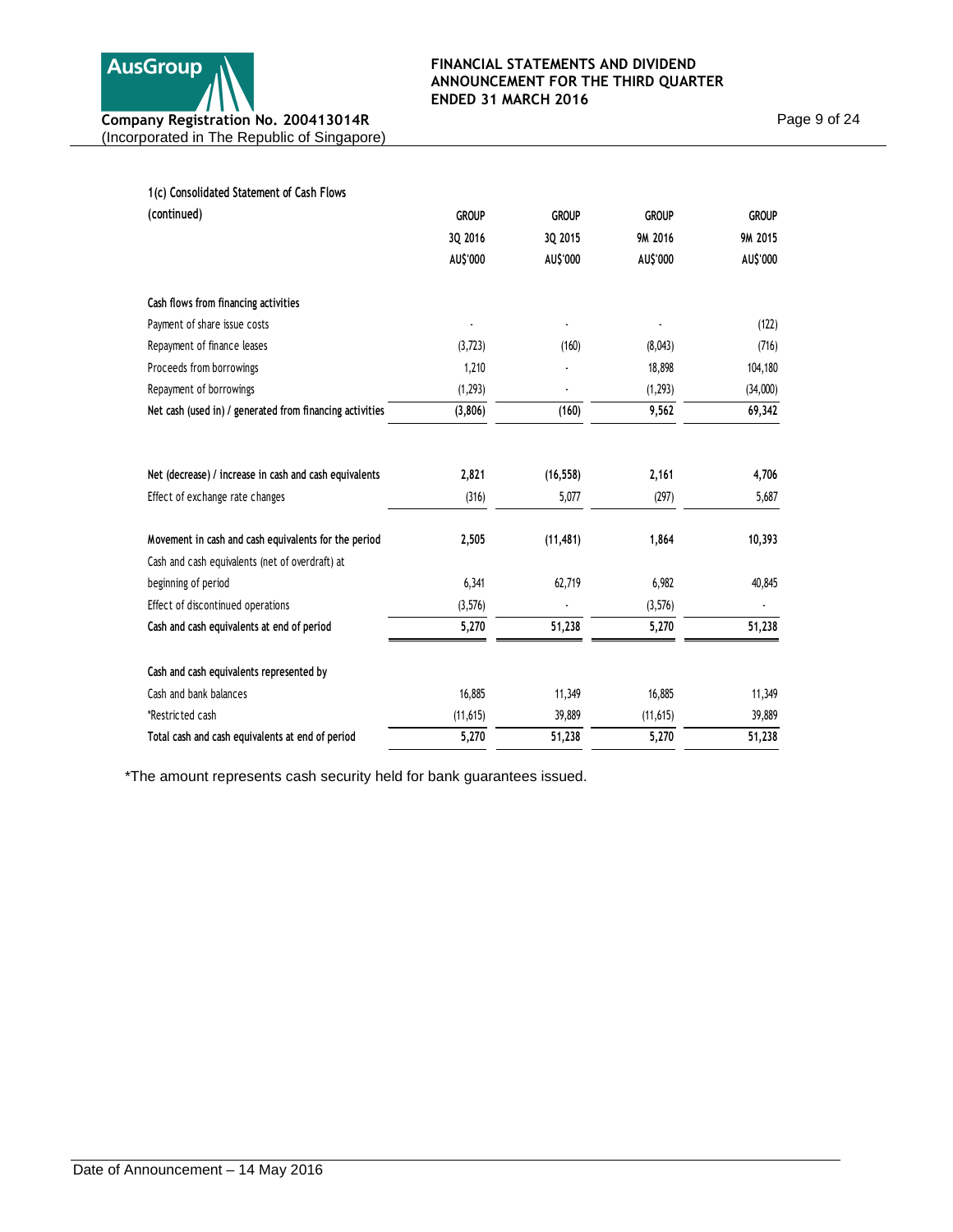

## **1(d)(i) A statement (for the issuer and group) showing either**

- **(i) all changes in equity, or**
- **(ii) changes in equity other than those arising from capitalisation issues and distributions to shareholders, together with a comparative statement for the corresponding period of the immediately preceding financial year**

|                                              | <b>SHARE CAPITAL</b> | <b>CAPITAL</b>       | <b>SHARE BASED</b> | <b>FOREIGN</b>     | RETAINED        | TOTAL     | NON-               | TOTAL         |
|----------------------------------------------|----------------------|----------------------|--------------------|--------------------|-----------------|-----------|--------------------|---------------|
|                                              |                      | <b>RESERVE</b>       | <b>PAYMENT</b>     | <b>CURRENCY</b>    | <b>EARNINGS</b> |           | <b>CONTROLLING</b> | <b>EQUITY</b> |
|                                              |                      |                      | <b>RESERVE</b>     | <b>TRANSLATION</b> |                 |           | <b>INTEREST</b>    |               |
|                                              |                      |                      |                    | <b>RESERVE</b>     |                 |           |                    |               |
| Group                                        | AU\$'000             | AU\$ '000            | AU\$'000           | AU\$'000           | AU\$'000        | AU\$'000  | AU\$'000           | AU\$'000      |
| 9M 2016                                      |                      |                      |                    |                    |                 |           |                    |               |
| Balance as at 1 July 2015                    | 128,040              | (163)                | 3,114              | 14,058             | 96,821          | 241,870   | (439)              | 241,431       |
| Loss for the period ended 31 December 2015   |                      |                      |                    |                    | (69, 078)       | (69, 078) | (216)              | (69, 294)     |
| Other comprehensive income for the period    |                      |                      |                    |                    |                 |           |                    |               |
| ended 31 December 2015                       |                      |                      | $\overline{a}$     | 6,883              |                 | 6,883     | (28)               | 6,855         |
| Share based payment reserve                  |                      |                      | 594                |                    |                 | 594       |                    | 594           |
| Balance as at 31 December 2015               | 128,040              | (163)                | 3,708              | 20,941             | 27,743          | 180,269   | (683)              | 179,586       |
| Loss for the period ended 31 March 2016      |                      |                      |                    |                    | (24,088)        | (24,088)  | (76)               | (24, 164)     |
| Other comprehensive income / (loss) for the  |                      |                      |                    |                    |                 |           |                    |               |
| period ended 31 March 2016                   |                      |                      | $\overline{a}$     | (7, 402)           |                 | (7, 402)  | 45                 | (7, 357)      |
| Share based payment reserve                  |                      | $\ddot{\phantom{0}}$ | 270                |                    |                 | 270       |                    | 270           |
| Balance as at 31 March 2016                  | 128,040              | (163)                | 3,978              | 13,539             | 3,655           | 149,049   | (714)              | 148,335       |
| 9M 2015                                      |                      |                      |                    |                    |                 |           |                    |               |
| Balance as at 1 July 2014                    | 99,599               | (163)                | 886                | 3,528              | 92,279          | 196,129   |                    | 196,129       |
| Acquisition of subsidiaries                  | 28,441               |                      |                    |                    |                 | 28,441    |                    | 28,441        |
| Total comprehensive income for the period    |                      |                      |                    |                    |                 |           |                    |               |
| ended 31 December 2014                       |                      |                      |                    | 1,179              | 3,750           | 4,929     | 100                | 5,029         |
| Additional non-controlling interests arising |                      |                      |                    |                    |                 |           |                    |               |
| on the acquisition of subsidiaries           |                      |                      |                    |                    |                 |           | (50)               | (50)          |
| Share based payment reserve                  |                      |                      | 730                |                    |                 | 730       |                    | 730           |
| Balance as at 31 December 2014               | 128,040              | (163)                | 1,616              | 4,707              | 96,029          | 230,229   | 50                 | 230,279       |
| Total comprehensive income / (loss) for the  |                      |                      |                    |                    |                 |           |                    |               |
| period ended 31 March 2015                   |                      |                      |                    | 3,454              | 2,159           | 5,613     | (51)               | 5,562         |
| Share based payment reserve                  |                      |                      | 387                |                    |                 | 387       |                    | 387           |
| Balance as at 31 March 2015                  | 128,040              | (163)                | 2,003              | 8,161              | 98,188          | 236,229   | (1)                | 236,228       |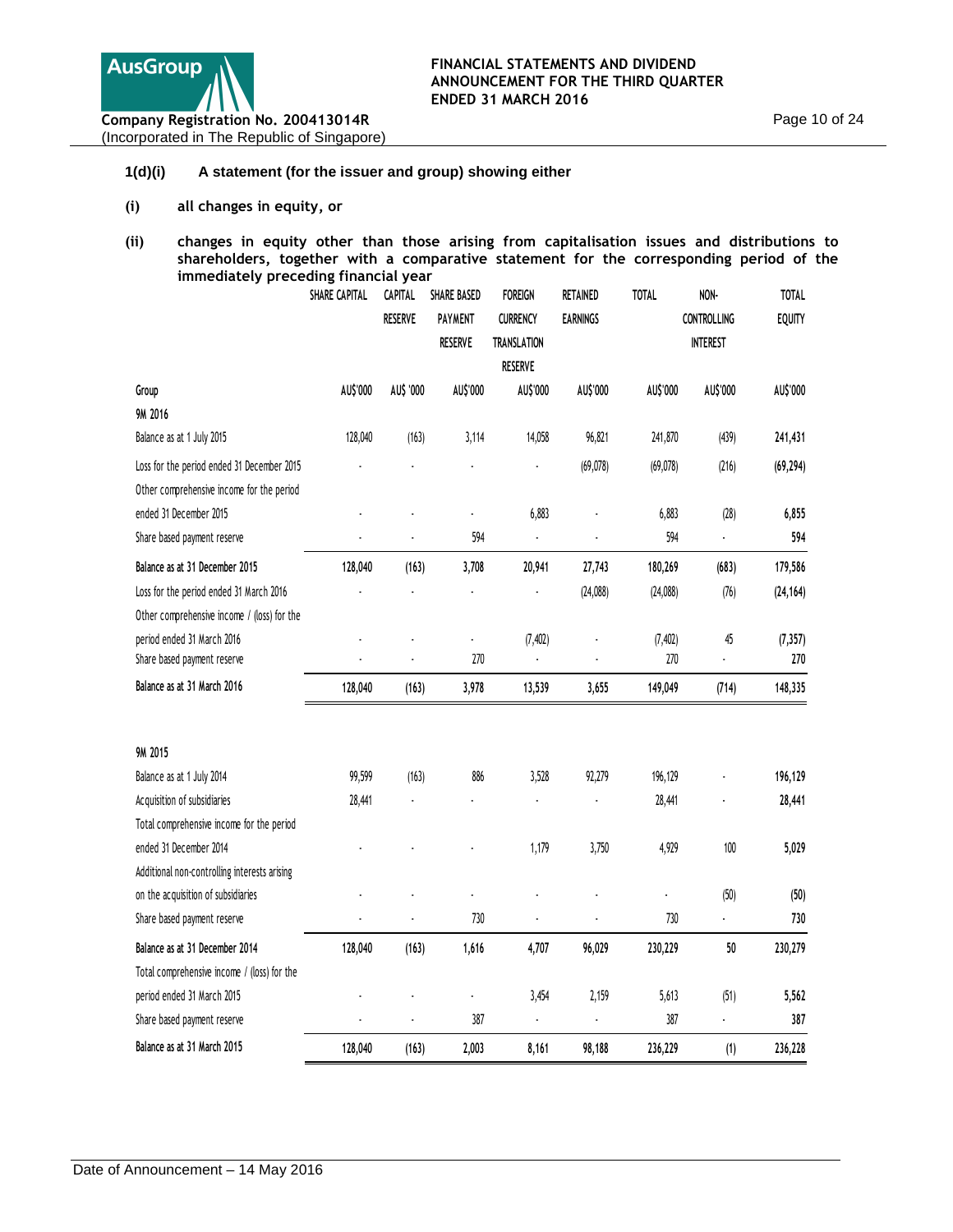# **SHARE CAPITAL CAPITAL RESERVE SHARE BASED PAYMENT RESERVE FOREIGN CURRENCY TRANSLATION RESERVE RETAINED EARNINGS TOTAL NON-CONTROLLING INTEREST TOTAL Company AU\$'000 AU\$'000 AU\$'000 AU\$'000 AU\$'000 AU\$'000 AU\$'000 AU\$'000 9M 2016** Balance as at 1 July 2015 128,040 (163) 3,114 20,112 (6,748) 144,355 - **144,355** Loss for the period ended 31 December 2015 - - - - (500) (500) - **(500)** Other comprehensive income for the period ended 31 December 2015 - - - 338 - 338 - **338** Share based payment reserve - - 594 - - 594 - **<sup>594</sup> Balance as at 31 December 2015 128,040 (163) 3,708 20,450 (7,248) 144,787 - 144,787**  Loss for the period ended 31 March 2016 - - - - (740) (740) - **(740)** Other comprehensive income / (loss) for the period ended 31 March 2016 - - - (344) - (344) - **(344)** Share based payment reserve - - 270 - - 270 - **<sup>270</sup> Balance as at 31 March 2016 (163) 128,040 3,978 20,106 (7,988) 143,973 - 143,973 9M 2015** Balance as at 1 July 2014 **101,205 99,599** (163) 886 **4,173** (3,290) 101,205 **101,205** 101,205 Acquisition of subsidiaries 28,441 - 28,441 - 28,441 - 28,441 - 28,441 - 28,441 - 28,441 - 28,441 - 28,441 - 28,441 Total comprehensive income / (loss) for the period ended 31 December 2014 - - - 6,887 (2,489) 4,398 - **4,398** Share based payment reserve **730** - 730 - 730 - 730 - 730 - 730 - 730 - 730 - 730 - 730 - 730 - 730 - 730 - 730 - 730 - 730 - 730 - 730 - 730 - 730 - 730 - 730 - 730 - 730 - 730 - 730 - 730 - 730 - 730 - 730 - 730 - 730 - **Balance as at 31 December 2014 128,040 (163) 1,616 11,060 (5,779) 134,774 - 134,774**  Total comprehensive loss for the period to 31 March 2015 - - - (4,724) (1,940) (6,664) - **(6,664)** Share based payment reserve and the state of the state of the state of the state of the state of the state of the state of the state of the state of the state of the state of the state of the state of the state of the stat **Balance as at 31 March 2015 128,040 (163) 2,003 6,336 (7,719) 128,497 - 128,497**

## **1(d)(i) A statement (for the issuer and group) of all changes in equity (continued)**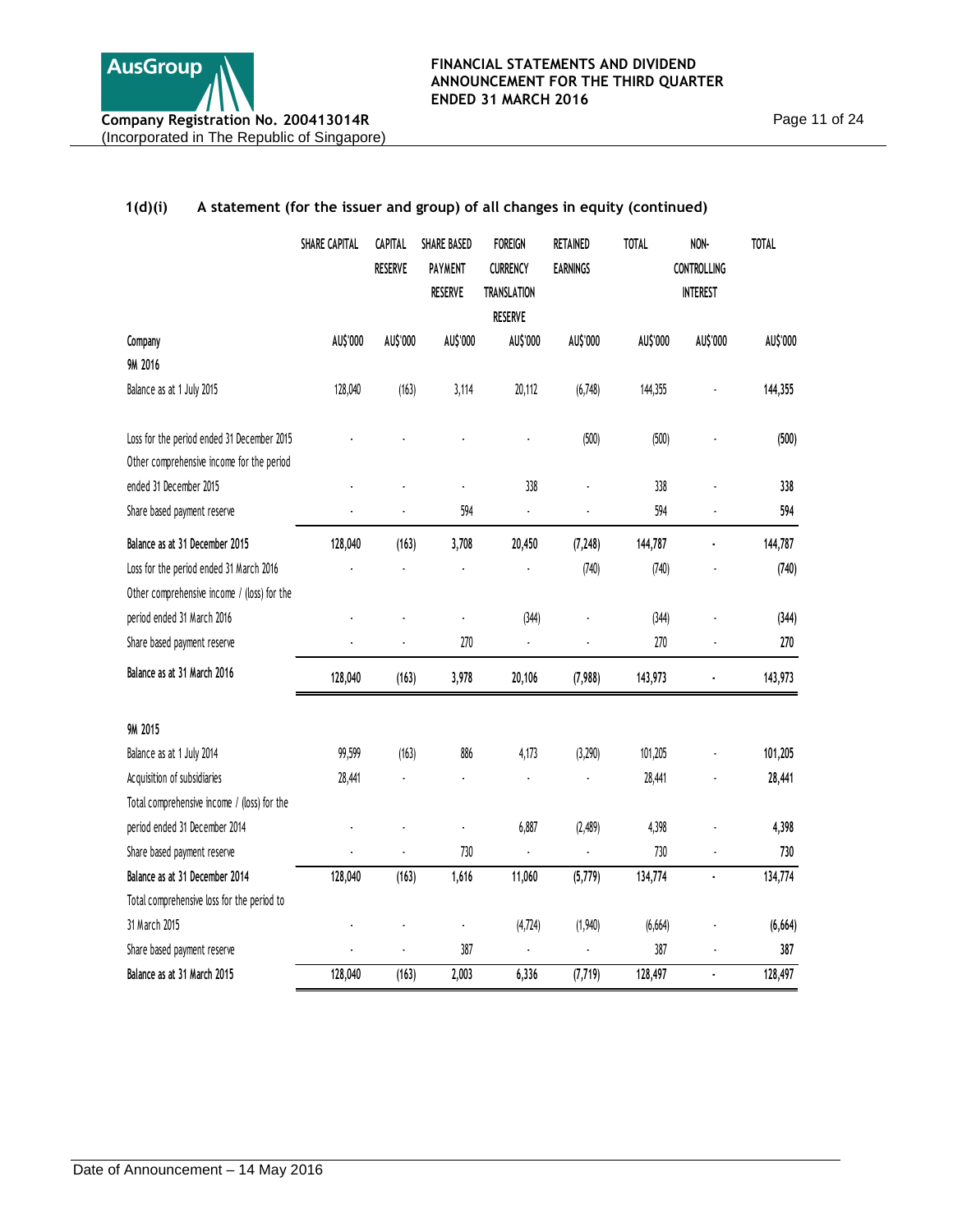

(Incorporated in The Republic of Singapore)

**1(d)(ii)** Details of any changes in the company's share capital arising from rights issue, bonus issue, share buy-backs, exercise of share options or warrants, conversion of other issues of equity securities, issue of shares for cash or as consideration for acquisition or for any other purpose since the end of the previous period reported on. State also the number of shares that may be issued on conversion of all the outstanding convertibles, as well as the number of shares held as treasury shares, if any, against the total number of issued shares excluding treasury shares of the issuer, as at the end of the current financial period reported on and as at the end of the corresponding period of the immediately preceding financial year

|                         | 31 March 2016            | 31 December 2015 |
|-------------------------|--------------------------|------------------|
| Number of issued shares |                          |                  |
| Opening balance         | 740,432,016              | 740,432,016      |
| Issuance of shares      | $\overline{\phantom{a}}$ |                  |
| Closing balance         | 740,432,016              | 740,432,016      |

As at 31 March 2016 there were outstanding options for 1,561,000 (31 March 2015: 1,674,000) unissued ordinary shares under the employee share option scheme. All the outstanding options have vested and are exercisable at the balance sheet date.

As at 31 March 2016 there were 1,650,554 (31 March 2015: 2,387,997) outstanding rights that may potentially be converted to shares under the employee share scheme. The Group did not meet the relevant TSR (Total shareholder return is based on a comparable peer group) targets for the financial year ended 30 June 2015, hence, no ordinary shares are expected to be issued under the employee share scheme.

As at 31 March 2016 and 31 March 2015 respectively there were no treasury shares held by the company.

**1(d)(iii) To show the total number of issued shares excluding treasury shares as at the end of the current financial period and as at the end of the immediately preceding year** 

|                         | 31 March 2016 | 30 June 2015 |
|-------------------------|---------------|--------------|
| Number of issued shares | 740,432,016   | 740,432,016  |

**1(d)(iv) A statement showing all sales, transfers, disposal, cancellation and/or use of treasury shares as at the end of the current financial period reported on** 

Not applicable.

**2. Whether the figures have been audited or reviewed and in accordance with which auditing standard or practice**

The figures have not been audited or reviewed by the auditors.

**3. Where the figures have been audited or reviewed, the auditors' report (including any qualifications or emphasis of a matter)**

Not applicable.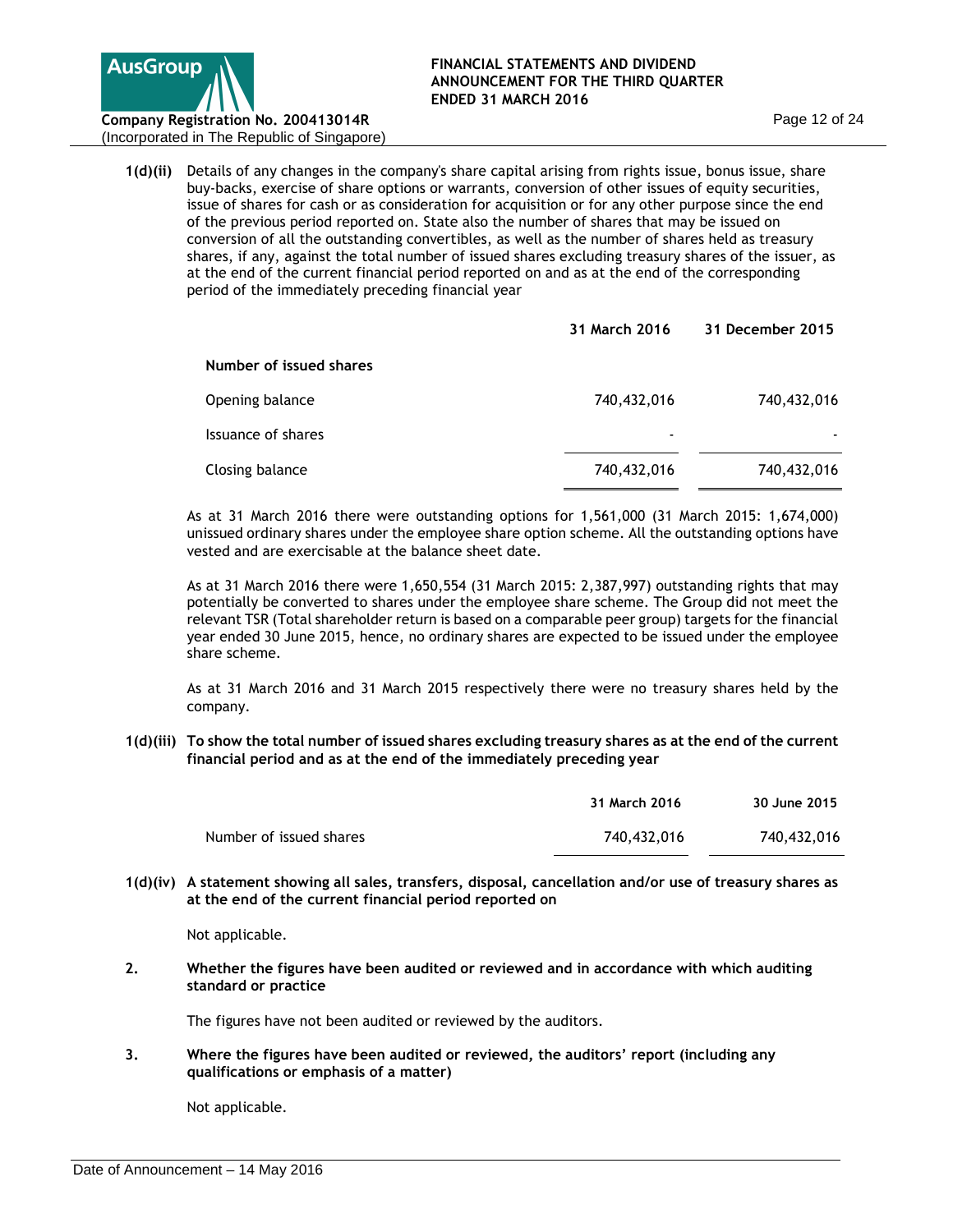

## **4. Whether the same accounting policies and methods of computation as in the issuer's most recently audited annual financial statements have been applied**

The accounting policies and methods of computation applied in the financial statements for the current reporting period are consistent with those stated in the audited financial statements for the year ended 30 June 2015, except for new and amended FRS and Interpretation to FRS ("INTFRS") that are mandatory for application from 1 July 2015.

**5. If there are any changes in the accounting policies and methods of computation, including any required by an accounting standard, what has changed, as well as the reasons for, and the effect of, the change**

# **ASSETS HELD FOR SALE - DISCONTINUED OPERATION**

During the quarter ended 31 March 2016, the Group announced that it had appointed a financial advisor to undertake a process to solicit and consider offers for the acquisition of the Group's scaffolding and access business ("MAS Business Segment"). With current operations throughout Australia, Singapore and Thailand, the MAS Business Segment provides scaffolding and associated services for both construction and maintenance activities on major projects in the resources, oil and gas, infrastructure and industrial sectors.

The sale process is on-going at the balance date, is considered highly probable, and is expected to be finalized within 12 months, requiring the reclassification of the MAS business segment as held for sale. The MAS business segment was not previously classified as held-for-sale or as a discontinued operation. The comparative consolidated statement of profit or loss and OCI has been re-presented to show the discontinued operation separately from continuing operations**.** 

|                                                         | <b>GROUP</b> |           | +/(-)   | <b>GROUP</b> |           | $+$ /(-) |
|---------------------------------------------------------|--------------|-----------|---------|--------------|-----------|----------|
|                                                         | 3Q 2016      | 3Q 2015   | %       | 9M 2016      | 9M 2015   | %        |
|                                                         | AU\$'000     | AU\$'000  |         | AU\$'000     | AU\$'000  |          |
| Results of discontinued operation                       |              |           |         |              |           |          |
| Revenue                                                 | 64,067       | 32,356    | 98.0    | 181,751      | 100,961   | 80.0     |
| Cost of sales                                           | (56, 920)    | (26, 887) | 111.7   | (161, 917)   | (88, 528) | 82.9     |
| <b>Gross Profit</b>                                     | 7,147        | 5,469     | 30.7    | 19,834       | 12,433    | 59.5     |
| Other operating income / (expense)                      | 71           | 190       | (62.6)  | (2)          | 658       | (100.3)  |
| <b>Expenses</b>                                         | (782)        | (1,047)   | (25.3)  | (2, 819)     | (3, 319)  | (15.1)   |
| Profit before tax from discontinued operations          | 6,436        | 4,612     | 39.5    | 17,013       | 9,772     | 74.1     |
| Income Tax expense                                      | (1,892)      | (1,257)   | 50.5    | (4,797)      | (3, 154)  | 52.1     |
| Net profit from discontinued operations                 | 4,544        | 3,355     | 35.4    | 12,216       | 6,618     | 84.6     |
| Basic earnings per share (cents)                        | 0.6          | 0.4       | 45.7    | 1.6          | 0.9       | 73.8     |
| Diluted earnings per share (cents)                      | 0.6          | 0.4       | 45.9    | 1.6          | 0.9       | 74.0     |
|                                                         | <b>GROUP</b> |           | +/(-)   | <b>GROUP</b> |           | $+$ /(-) |
|                                                         | 3Q 2016      | 3Q 2015   | %       | 9M 2016      | 9M 2015   | %        |
|                                                         | AU\$'000     | AU\$'000  |         | AU\$'000     | AU\$'000  |          |
| Cash flows from / (used in) discontinued operation      |              |           |         |              |           |          |
| Net cash from operating activities                      | 2,872        | 10,414    | (72.4)  | 9,902        | 27,193    | (63.6)   |
| Net cash used in investing activities                   | (1, 505)     | (3, 342)  | (55.0)  | (5,500)      | (3, 389)  | 62.3     |
| Net cash inflow / (outflow) from financing activities   | 51           | (7,077)   | (100.7) | (2,727)      | (25, 102) | (89.1)   |
| Net cash flows from / (used in) discontinued operations | 1,418        | (5)       |         | 1,675        | (1, 298)  |          |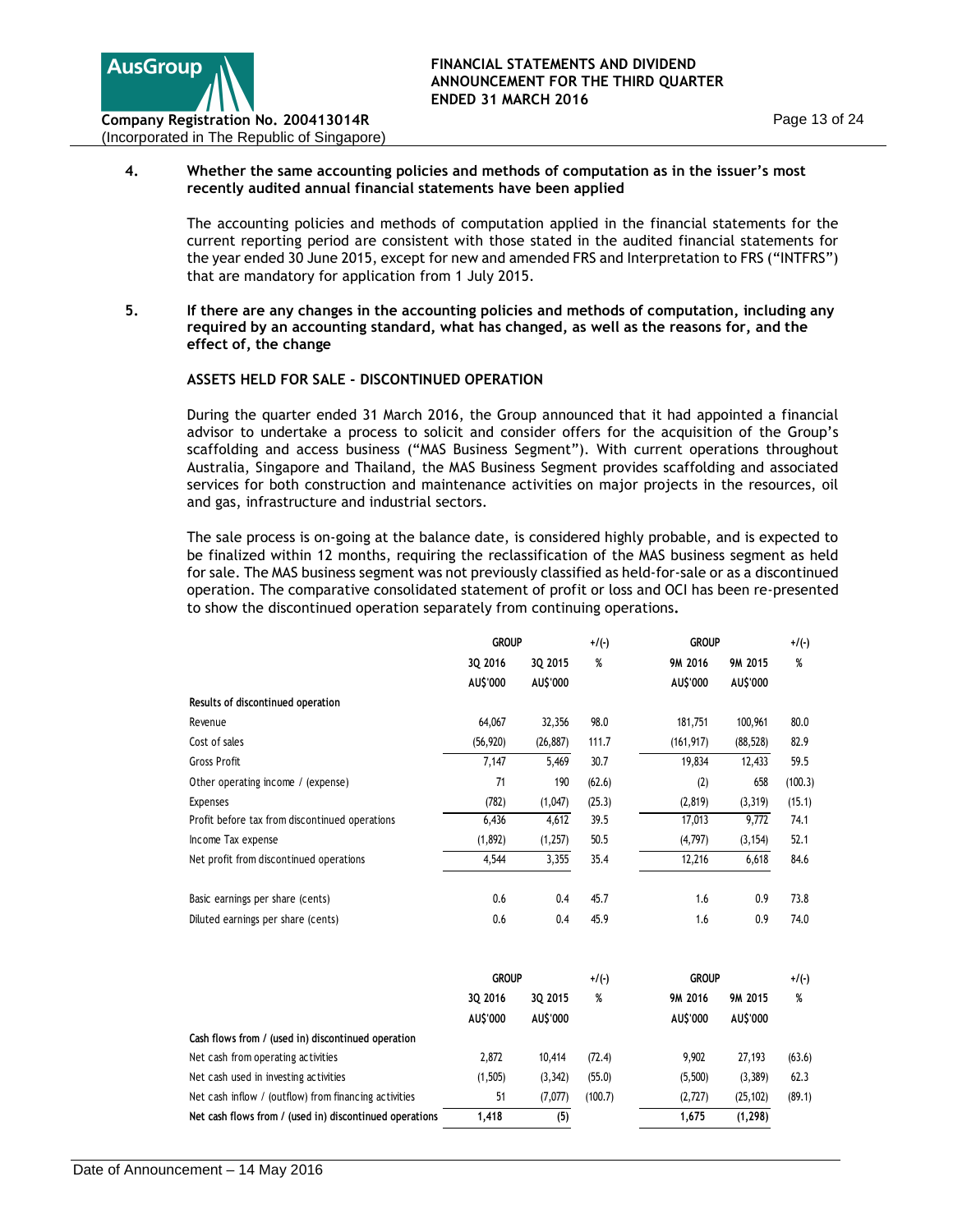

Page 14 of 24

| Discontinued operation (continued)                     | <b>GROUP</b> |
|--------------------------------------------------------|--------------|
|                                                        | As at        |
|                                                        | 31/03/2016   |
|                                                        | AU\$'000     |
| Assets and liabilities of disposal group held for sale |              |
| Cash and cash equivalents                              | 3,577        |
| Trade receivables                                      | 60,633       |
| Other receivables and prepayments                      | 968          |
| Inventories                                            | 411          |
| Property, plant and equipment                          | 31,650       |
| Deferred income tax assets                             | 7,001        |
| Assets classified as held for sale                     | 104,240      |
| Trade payables                                         | 20,200       |
| Other payables                                         | 33,091       |
| <b>Borrowings</b>                                      | 84           |
| Accruals for other liabilities and charges             | 10,934       |
| Current income tax liabilities                         | 381          |
| Deferred income tax liabilities                        | 5,965        |
| Liabilities classified as held for sale                | 70,655       |

## **6. Earnings per ordinary share of the Group for the current financial period reported on and the corresponding period of the immediately preceding financial year, after deducting any provision for preference dividends**

**Earnings per share**

|                                                                       | <b>GROUP</b><br>3Q 2016<br>AU\$'000 | <b>GROUP</b><br>3Q 2015<br>AU\$'000 | <b>GROUP</b><br>9M 2016<br>AU\$'000 | <b>GROUP</b><br>9M 2015<br>AU\$'000 |
|-----------------------------------------------------------------------|-------------------------------------|-------------------------------------|-------------------------------------|-------------------------------------|
| Profit/(loss) after taxation                                          | (24, 164)                           | 2,050                               | (93, 458)                           | 5,949                               |
| Profit/(loss) after taxation - continuing operations                  | (28, 708)                           | (1,305)                             | (105, 674)                          | (669)                               |
| Weighted average number of ordinary shares in                         |                                     |                                     |                                     |                                     |
| issue applicable to earnings ('000)                                   | 740,432                             | 796,749                             | 740,432                             | 697,045                             |
| Fully diluted number of ordinary shares ('000)                        | 742,083                             | 799,216                             | 742,083                             | 699,568                             |
| Earnings/(loss) per ordinary share (AU cents)                         |                                     |                                     |                                     |                                     |
| - Basic                                                               | (3.3)                               | 0.3                                 | (12.6)                              | 0.9                                 |
| - Diluted                                                             | (3.3)                               | 0.3                                 | (12.6)                              | 0.9                                 |
| Earnings/(loss) per ordinary share (AU cents) - continuing operations |                                     |                                     |                                     |                                     |
| - Basic                                                               | (3.9)                               | (0.2)                               | (14.3)                              | (0.1)                               |
| - Diluted                                                             | (3.9)                               | (0.2)                               | (14.2)                              | (0.1)                               |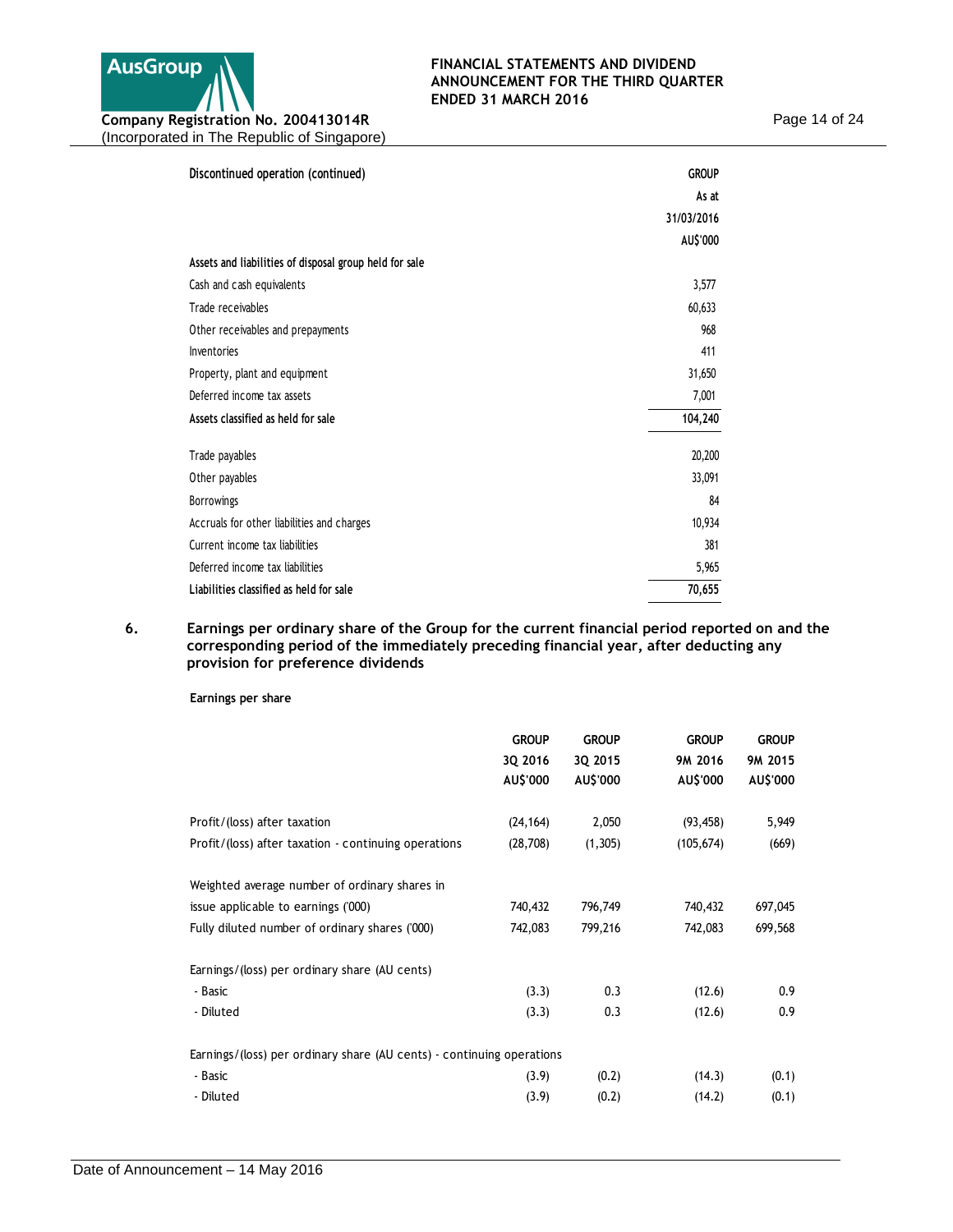

Basic earnings per share is calculated by dividing the consolidated profit / (loss) after tax attributable to the equity holders of the Company by the weighted average of the number of shares outstanding during the period.

For the purposes of calculating diluted earnings per share, the weighted average number of shares on issue has been adjusted as if all dilutive share options and share awards were exercised. The number of shares that could have been issued upon the exercise of all dilutive shares is added to the denominator as the number of shares issued for no consideration. No adjustment is made to the profit/(loss) after tax.

## **7. Net asset value (for the issuer and group) per ordinary share based on the total number of issued shares excluding treasury shares of the issuer at the end of the:-**

- **(a) current financial period reported on; and**
- **(b) immediately preceding financial year**

|                                                                                                                     | <b>GROUP</b>          | <b>GROUP</b> | <b>COMPANY</b> | <b>COMPANY</b>        |
|---------------------------------------------------------------------------------------------------------------------|-----------------------|--------------|----------------|-----------------------|
|                                                                                                                     | 31/03/2016 30/06/2015 |              |                | 31/03/2016 30/06/2015 |
|                                                                                                                     | <b>AUS'000</b>        | AU\$'000     | AU\$'000       | <b>AUS'000</b>        |
| Net assets                                                                                                          | 148,335               | 241.431      | 143,973        | 144,355               |
| Net asset value per ordinary share based on issued share<br>capital at the end of the respective periods (AU cents) | 20.0                  | 32.6         | 19.4           | 19.5                  |

Net asset value per ordinary share is calculated based on 740,432,016 ordinary shares as at 31 March 2016 (30 June 2015: 740,432,016 ordinary shares).

- **8. A review of the performance of the Group, to the extent necessary for a reasonable understanding of the group's business. It must include a discussion of the following:-**
- **(a) any significant factors that affected the turnover, costs, and earnings of the group for the current financial period reported on, including (where applicable) seasonal or cyclical factors; and**
- **(b) any material factors that affected the cash flow, working capital, assets or liabilities of the group during the current financial period reported on**
- **A Income Statement for continuing operations**
- **(i) Revenue**

Revenue for the third quarter of FY2016 increased by 1.7% to AU\$55.4m (3Q FY2015: AU\$54.5m).

Revenue for the 9 months to March of FY2016 decreased by 16.6% to AU\$196.6m (9M FY2015: AU\$235.8m).

Revenue was relatively consistent during the quarter, but the decline in the YTD is mainly due to lower than expected performance of the Fabrication and Manufacturing business in both Australia and Singapore, partially offset however by better than expected performance in the Maintenance Services business units, and increased revenue contributions from Port & Marine Services which only started generating income towards the end of Q2 in the comparative YTD number (contribution of AU\$17.2m in revenue during 9 months of FY2016).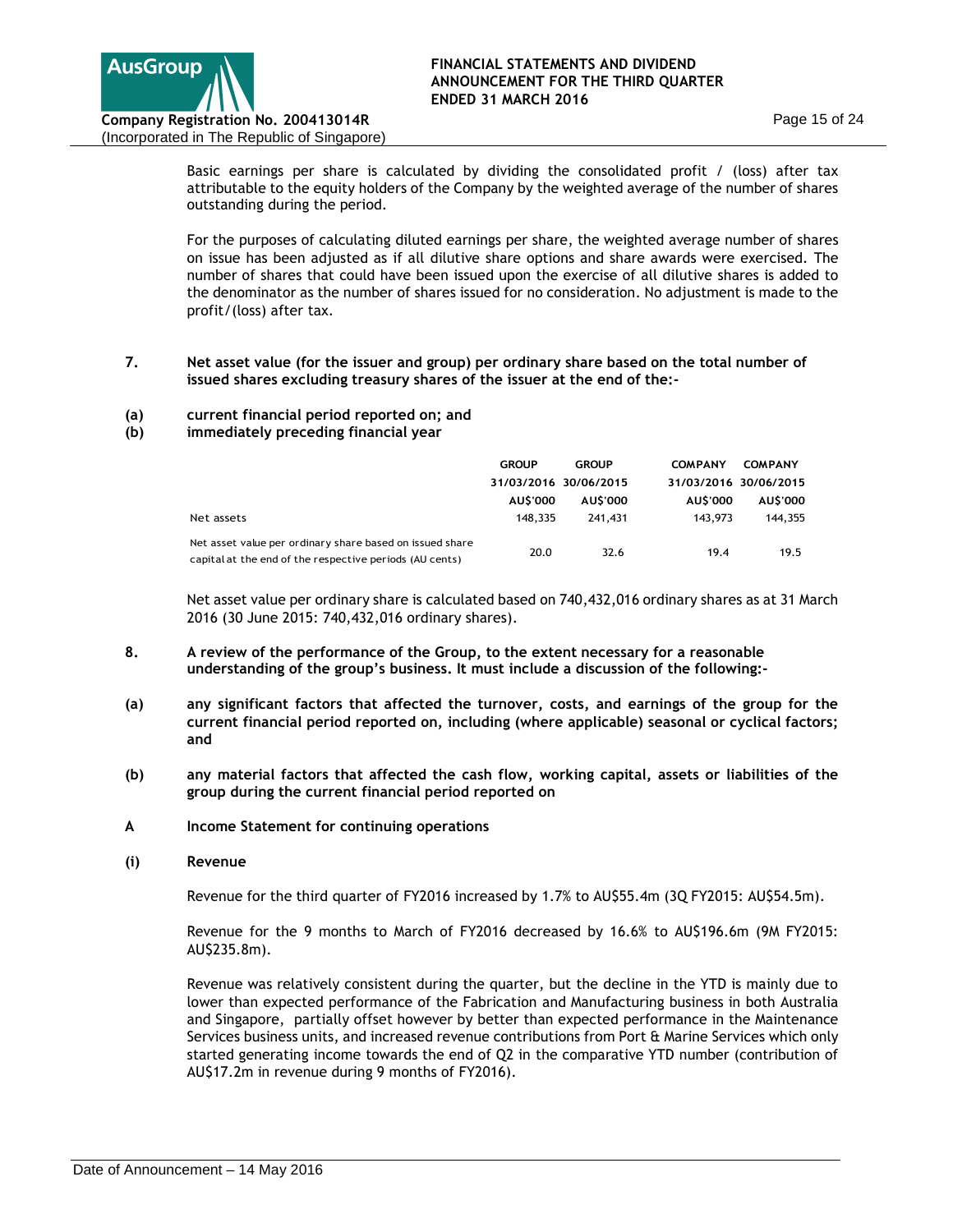

## **(ii) Cost of sales and Gross profit / (loss)**

### *Cost of sales*

The cost of sales for the third quarter of FY2016 increased by 9.6% to AU\$52.1m (3Q FY2015: AU\$47.6m).

The cost of sales for the 9 months to March of FY2016 decreased by 5.9% to AU\$197.3m (9M FY2015: AU\$209.7m).

The cost of sales in the quarter increased on the back of higher operating activity in the Maintenance Services business unit than in the comparative period. The YTD cost of sales decreased however due to the lower activity in the Fabrication and Manufacturing business in both Australia and Singapore (consistent with the Revenue movement), partially offset by the increase in costs from the Port & Marine Services business unit, and the YTD net write back of research and development tax credits in of AU\$13.7m (AU\$16.3m write back, partially offset by AU\$2.6m credit utilized).

## *Gross profit / (loss)*

Gross margin has decreased to 6.0% during the third quarter of FY2016 mainly as a result of continued tightening in the oil & gas industry as primary producers continued to reduce capital spend and looked for operating efficiencies on the back of a severely deflated oil price, resulting in lower margins for services rendered. Further contributing to the movement, the comparative numbers included AU\$5.0m in 3Q FY2015, and AU\$11.4m in 9M FY2015 of research and development credits which offset cost of sales increasing the comparative margins, while there were R&D credit write backs recognized in the FY2016 as described above in the cost of sales analysis.

The industry conditions contributed largely to the gross margin of (0.3%) for the 9 months to March of FY2016 significantly down on the comparative period in FY2015. This is driven by the decrease in the Fabrications business unit, and tightening in the margins on Maintenance Services work, and the negative margins being realized in the Port and Marine business unit with postponements in the commercialization of the port caused by delays in environmental and regulatory approvals. This was further contributed to by the one off adjustment to write back research and development tax credits as described in Cost of sales above.

### **(iii) Other operating income**

Other operating income for the third quarter of FY2016 decreased to AU\$1.0m (3Q FY2015: AU\$1.1m).

Other operating income for the 9 months to March of FY2016 decreased to AU\$1.5m (9M FY2015: AU\$2.0m).

The decrease is primarily due to the lower interest income, adverse foreign exchange movements in the period, offset by higher gains from disposal of property, plant and equipment and increase in sundry income.

### **(iv) Other operating costs, Administrative expenses and Marketing expenses**

### *Other operating costs*

Other operating costs for the third quarter of FY2016 increased by 124.8% to AU\$6.7m (3Q FY2015: AU\$3.0m). The increase is mainly due to the increased scope of operations of the Port & Marine business comparative to the FY2015 year resulting in a proportional increase in other operating expenses.

Other operating costs for the 9 months to March of FY2016 increased by 61.8% to AU\$20.2m (9M FY2015 : AU\$12.5m), consistent with the reasons outlined above.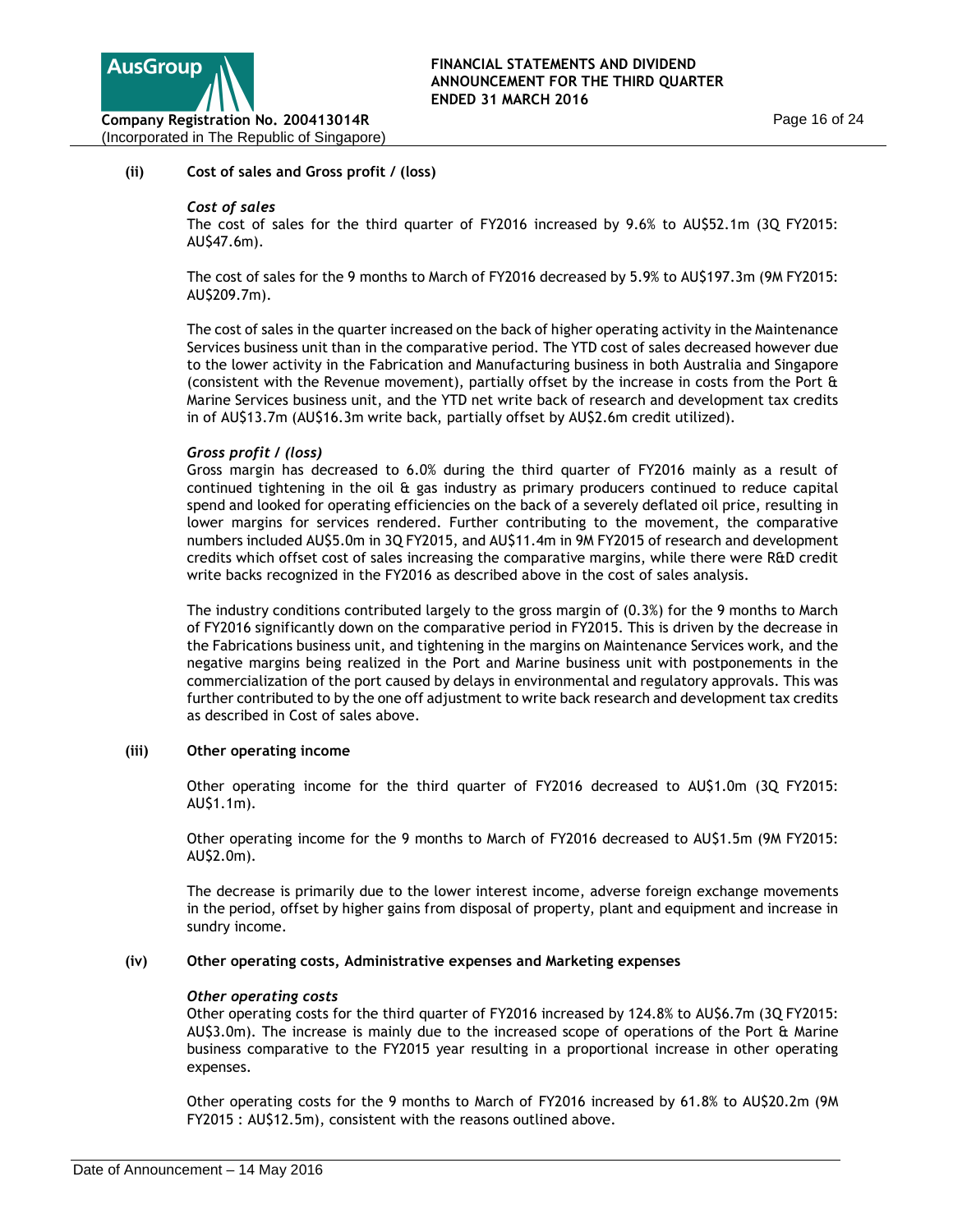

# *Impairment of receivables*

The extended delay in the full commercialization of the Port Melville facility, combined with the poor performance by our Fabrication and Manufacturing business in both Australia and Singapore due to the continued tightening in capital spend in the oil and gas industry, resulted in increased pressure on cash reserves. Following on from 2Q FY2016, the Group has continued to take an aggressive approach on work in progress claims to convert these receivables into cash, occasioning the writing down of the recoverability of carried work in progress balances in the quarter by AU\$1.8m.

## *Impairment of other assets*

Due to the ongoing challenges being faced by the Australian and Singaporean Fabrication businesses, this occasioned management to perform an impairment review of the carrying values of property, plant and equipment, software intangibles and inventory balances. This assessment resulted in an impairment of AU\$12.7m being booked in the quarter.

### *Impairment of goodwill*

Linked to the above, the impairment review performed over the Fabrication business units also resulted in the full impairment of the carried goodwill balance in the Singapore Fabrication business of AU\$2.5m in 3Q FY2016.

## *Administrative expenses*

Administration expenses for the third quarter of FY2016 increased by 11.2% to AU\$5.6m (3Q FY2015: AU\$5.0m). This is primarily driven by increased costs associated with ongoing restructuring and business transformation activities being undertaken in the FY2016 year aimed at delivering sustainable long term improvements to business operations. The increase in the scope of support functions attributable to the Port & Marine business also contributed to the increase.

Administration expenses for the 9 months to March of FY2016 increased by 20.0% to AU\$16.3m (9M FY2015: AU\$13.6m), consistent with the reasons outlined above.

# *Marketing and distribution expenses*

Marketing and distribution expenses for the third quarter of FY2016 increased by 42.6% to AU\$0.8m (3Q FY2015: AU\$0.6m). The increase is mainly due to a larger Australian marketing team and slightly higher spend on marketing related activity in Australia and Singapore.

Marketing and distribution expenses for the 9 months to March of FY2016 increased by 54.0% to AU\$2.2m (9M FY2015: AU\$1.4m), consistent with the reasons outlined above.

### **(v) Finance costs**

Finance costs for the third quarter of FY2016 significantly increased by 148.2% to AU\$5.4m (3Q FY2015: AU\$2.2m). The higher borrowing cost is mainly attributable to the higher overall debt position for the Group to support the development and commencement of the Port & Marine services business. This increase is further impacted by the construction phase of the Port Melville facility having been completed, and thus no further interest costs relating to this project were capitalised.

Finance costs for the 9 months to March of FY2016 increased by 166.8% to AU\$10.9m (9M FY2015: AU\$4.1m), consistent with the reasons outlined above.

### **(vi) Income tax expense**

Please refer to Section 1(a)(ii)C.

# **(vii) Profit/(Loss) after tax**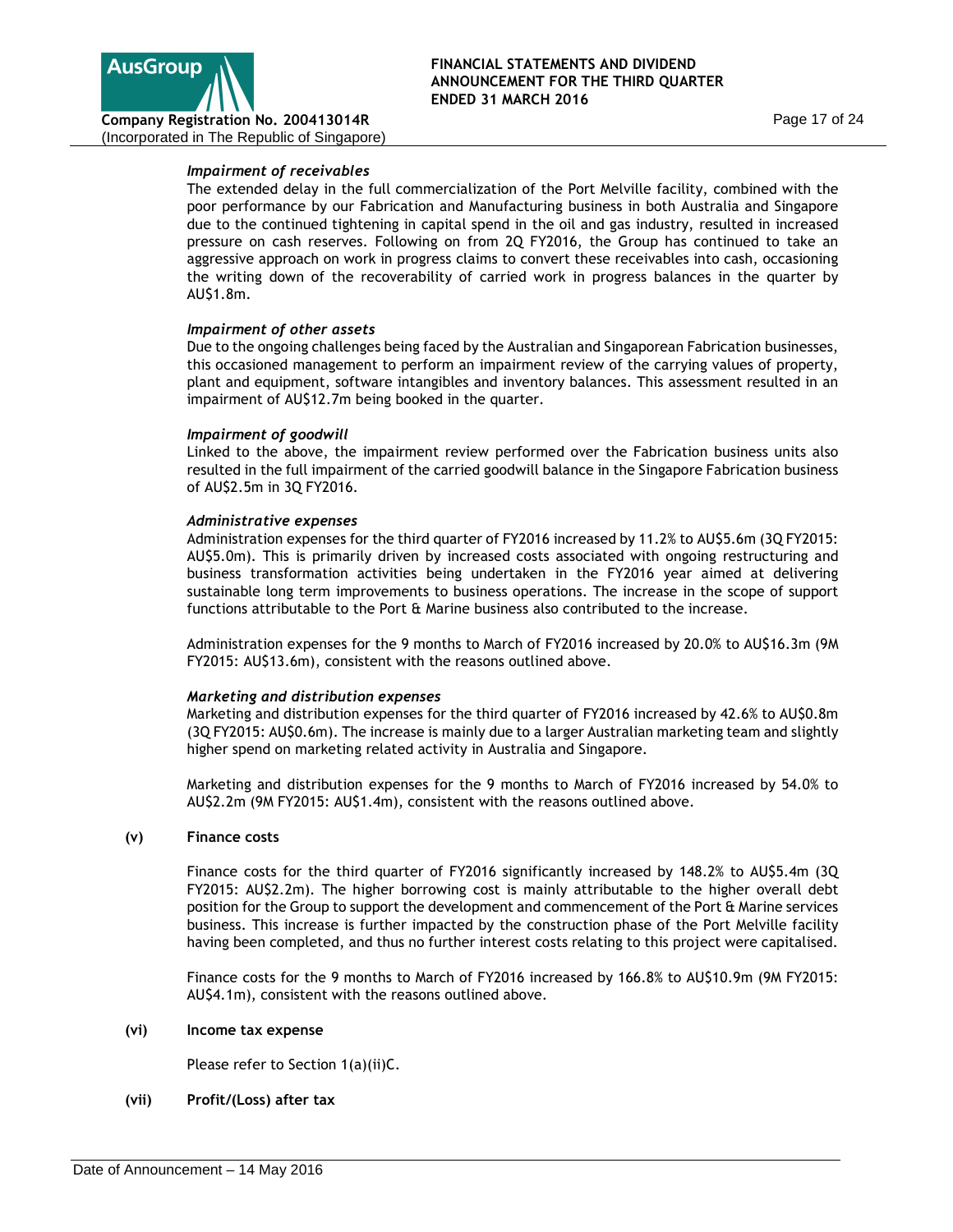

The loss after tax for the third quarter of FY2016 was AU\$24.2m (3Q FY2015: profit of AU\$2.0m) whilst for the 9 months to March of FY2016 it was AU\$93.5m (9M FY2015: profit of AU\$5.9m).

The Fabrication and Manufacturing business unit continues to feel the effects of the reduction in the capital spend in the oil and gas industry, now further exacerbated by the prolonged deflation in global oil prices stemming back to 2Q and continuing in 3Q resulting in a significant tightening in spending in all oil and gas related activities. This also brought about fixed, intangible and inventory assets being impaired by AU\$12.7m in 3Q FY2016.

The Port & Marine business has also not yet brought a proportional increase in revenue and gross margins due to delays in the environmental and regulatory approvals postponing the full commercialization of the port.

The factors above have resulted in increased pressure on the Group's cash reserves, and in response the Group has taken an aggressive approach on work in progress claims to convert these receivables balances into cash, occasioning the writing down of the recoverability of carried work in progress balances by AU\$46. 5m for the year to date, for immediate cash inflows of AU\$19.2m received in 3Q FY2016. There are still some negotiations ongoing, with all carried WIP balances written down to their conservative recoverable values, with some further cash inflows in relation to long outstanding WIP balances expected to be recovered in 4Q FY2016.

These factors have also resulted in the Group taking steps in 3Q FY2016 to significantly restructure the business units and corporate support services, incurring up front restructuring costs in efforts to minimize overheads in the future, and ensuring the long term sustainability of the Group.

The loss after tax result for the 9 months to 31 March 2016 was also impacted by the one-off adjustment to the net write back of research and development tax credits as described in Cost of Sales above of AU\$13.7m (AU\$16.3m write back, partially offset by AU\$2.6m credit utilized).

This should be read in conjunction with notes 8 A (i) to (vi) above.

# **C Balance Sheet**

# **(i) Shareholders' Equity**

Total shareholders' equity at 31 March 2016 amounted to AU\$148.3m, a decrease of 38.6% over the previous year (30 June 2015: AU\$241.4m) following the loss for the year to date of AU\$93.5 million.

# **(ii) Non-current Assets**

Total non-current assets amounted to AU\$253.4m at 31 March 2016, representing a 17.5% decrease over the previous year (30 June 2015: AU\$307.0m). The decrease is mainly due to the decision to dispose of the MAS business segment which resulted in a reclassification of the non-current assets of the segment to current assets.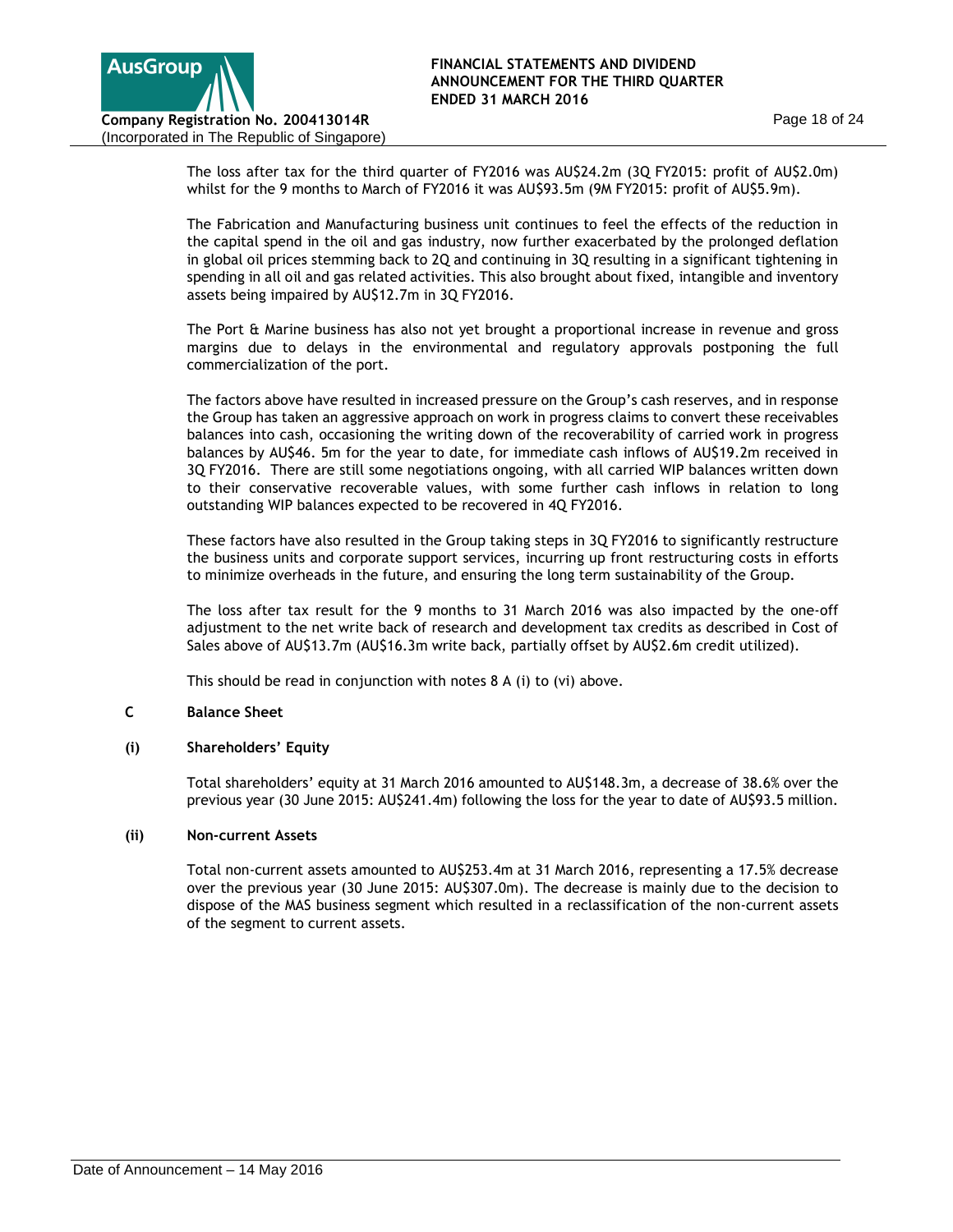

### **(iii) Current Assets**

Total current assets amounted to AU\$227.7m at 31 March 2016, representing a 3.5% decrease compared with the previous year (30 June 2015: AU\$236.0m). The decrease is the net effect of a significant reduction in long outstanding work in progress receivable balances from the combination of cash settlements and write offs, and lower trade receivables for on-going project work, partially offset by the reclassification of non-current assets of the MAS Business Segment to current during the period, as outlined above.

Trade receivables are split as follows:

|                               | 31/03/2016 | 30/06/2015 |
|-------------------------------|------------|------------|
|                               | AU\$'000   | AU\$'000   |
| Trade receivables             |            |            |
| - Trade receivables           | 56,753     | 74,546     |
| <b>Construction contracts</b> |            |            |
| - Due from customers          | 29,545     | 91,923     |
| - Retentions                  |            | 11,140     |
|                               | 29,545     | 103,063    |
|                               | 86,298     | 177,609    |
|                               |            |            |

Please note, the Parent Company balance sheet disclosure on page 5 included the balance "Due from subsidiaries" as a current asset as opposed to non-current in the comparative period. The Parent Company no longer has a right to defer this balance, resulting in the reclassification to current during the quarter.

### **(iv) Current Liabilities**

Total current liabilities amounted to AU\$294.0m, representing a 108.9% increase over the previous year (30 June 2015: AU\$140.7m). The increase is mainly due to the reclassification of the Multicurrency Debt Notes ("Notes") borrowings (31 March 2016: AU\$106.3 million) from non-current to current due to the expiry date in October 2016, and the reclassification of non-current liabilities of the MAS Business Segment to current during the period. These increases are partially offset by the reduction in amounts owing to trade payables from payments made to suppliers during the period given a slightly lower level of operating activity.

Trade payables are split as follows:

|                               | 31/03/2016 | 30/06/2015 |
|-------------------------------|------------|------------|
|                               | AU\$'000   | AU\$'000   |
| Trade payables                |            |            |
| - Trade payables              | 37,334     | 58,115     |
|                               |            |            |
| <b>Construction contracts</b> |            |            |
| - Due to customers            | 11,519     | 19,621     |
|                               |            |            |
|                               | 48,853     | 77,736     |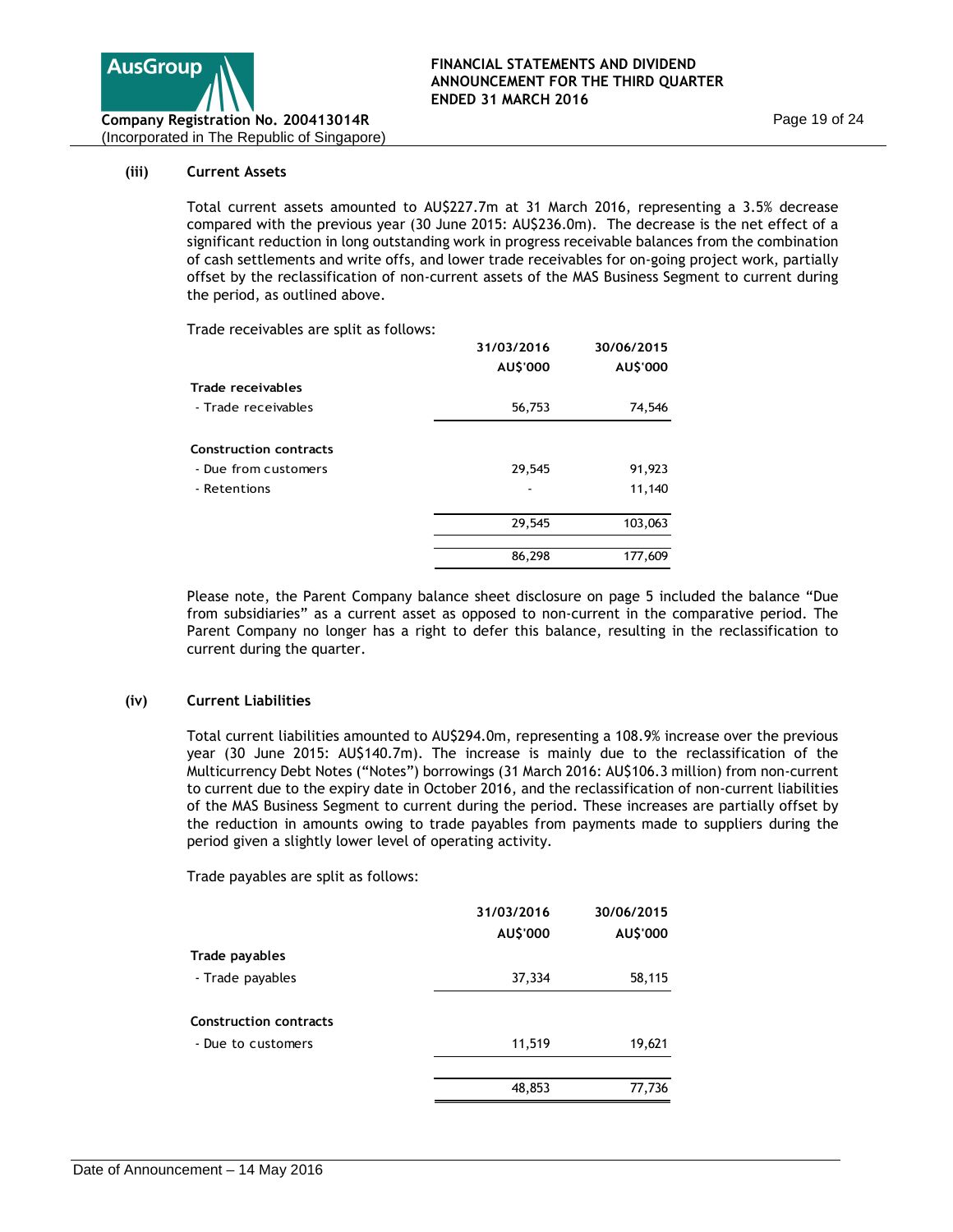

### **(v) Non-current Liabilities**

Total non-current liabilities have decreased by 76.0% to AU\$38.7m (30 June 2015: AU\$160.9m). The decrease is mainly due to the reclassification of the Notes and the non-current liabilities of the MAS Business Segment to current as outlined above.

## **D Cash Flows**

## **(i) Operating activities**

Net cash generated from/(used in) operating activities is AU\$6.5m and (AU\$2.0m) in 3Q FY2016 and 9M FY2016 respectively. The variation in operating cash flows in 3Q FY2016 to comparative periods is mainly due to significant timing differences of the receipts from customers and payment to suppliers, and the aggressive approach in 2Q and 3Q to convert long outstanding WIP balances into cash.

## **(ii) Investing activities**

Net cash generated from/(used in) investing activities is AU\$0.2m and (AU\$5.4m) in 3Q FY2016 and 9M FY2016 respectively. The net inflow in the quarter is due to proceeds from plant and equipment sales, partially offset by scaffolding acquired in the Access business. For the YTD the outflow is mainly from the purchase of operating equipment and construction activities related to the development of Port and Marine services business, and the acquisition of scaffolding assets in the Access business, partially offset by proceeds received from disposals of property, plant and equipment.

## **(iii) Financing activities**

Net cash (used in)/generated from financing activities is (AU\$3.8m) and AU\$9.6m in 3Q FY2016 and 9M FY2016 respectively. The cash outflow in the quarter was attributable to the settlement of finance lease obligations, and the repayment of term loans. The increase in the YTD is due to receipt of proceeds from borrowings of AU\$17.6 million through the net draw down of facilities with DBS, partially offset by the settlement of finance lease liabilities of AU\$8.0 million.

### **9. Where a forecast, or a prospect statement, has been previously disclosed to shareholders, any variance between it and the actual results**

Not applicable.

**10. A commentary at the date of the announcement of the significant trends and competitive conditions of the industry in which the group operates and any known factors or events that may affect the group in the next reporting period and the next 12 months** 

### **Background Information**

AusGroup offers a range of integrated service solutions to the energy, industrial and mining sectors across Australia and South East Asia. Our diversified service offering supports clients at all stages of their asset development and operational requirements.

Through subsidiaries AGC, AusGroup Singapore, MAS and Teras Australia, we provide maintenance, construction, access services, fabrication and manufacturing and port & marine services. With over 27 years of experience, we are committed to helping our clients build, maintain and upgrade some of the region's most challenging projects.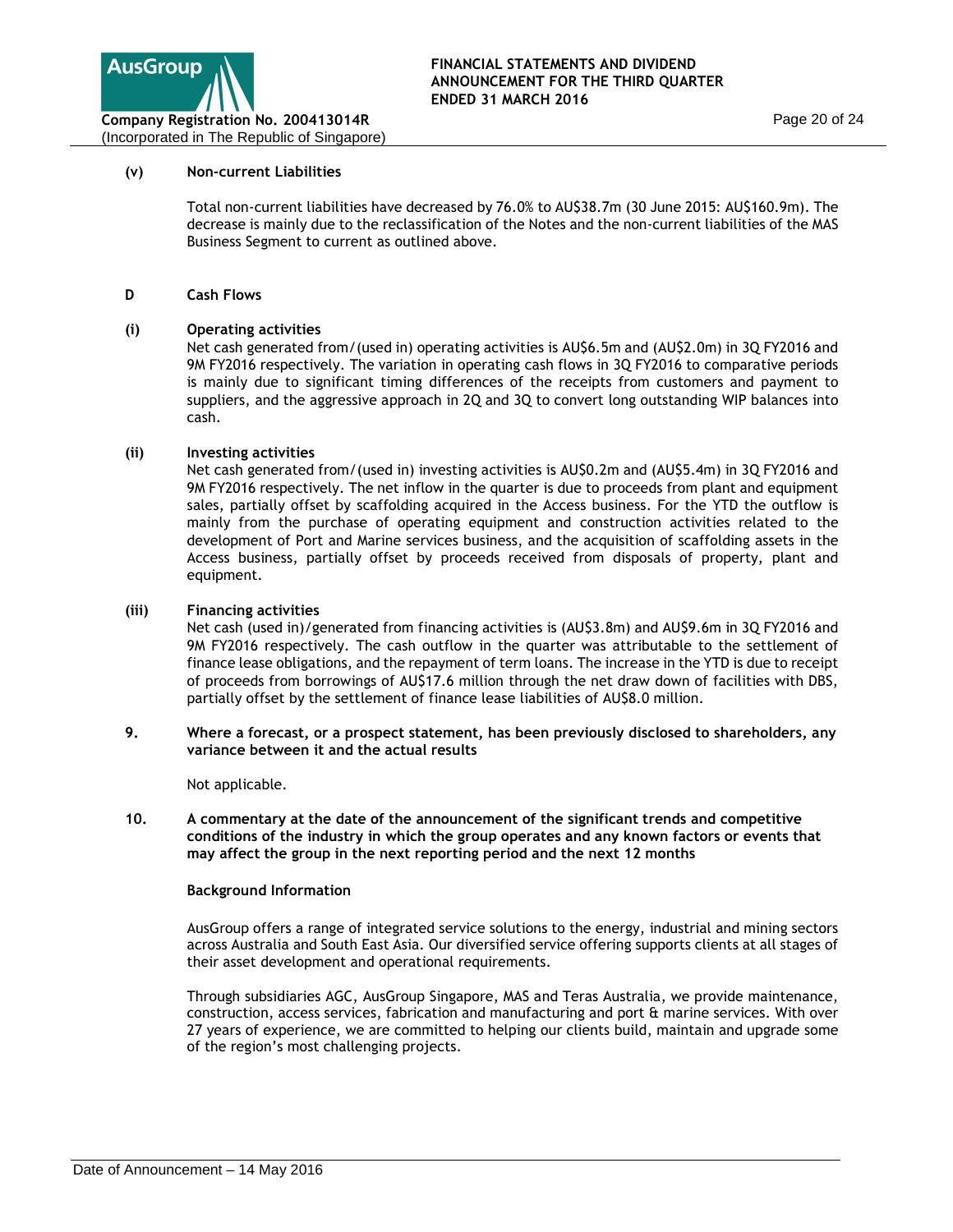

### **Our capabilities**

#### Maintenance Services

Our maintenance services include long-term specialist support, campaign shutdowns / turnarounds, refractory and the management of all maintenance services.

#### **Construction**

Our construction services include design, structural, mechanical, piping (SMP), painting, insulation and fireproofing (PIF) and engineering procurement and construction (EPC).

#### Access Services

Our access services include scaffolding, engineering and design, labour supply and stock control, logistics, transportation and rope access.

#### Fabrication and Manufacturing

Our services in this business unit includes manufacturing, fabrication, testing and precision machining.

#### Port and Marine Services

Our port and marine services include ocean towage, geared break-bulk carriers, module transport ballasting, marine supply bases, port operations, design and construct special purpose vessels and project management.

### **Significant Trends & Competitive Conditions**

The major themes confronting the industry and the Group:

- There is rapidly declining capex activity in exploration and production phases for oil and gas resulting in historically lower volumes for Fabrication and Manufacturing.
- Continuing margin pressures creating an associated need to implement significant cost reduction initiatives.
- Innovation in contractual and project delivery processes is key to embedding long term relationships with clients.
- There is a need to strategically review how capital is deployed with consideration given to divestment alternatives.
- Industry consolidation is expected to gather pace as economies of scale become increasingly important in the market with fewer opportunities.

There is a need to continue to monitor headcount and cost base to ensure it is correctly sized for today's competitive market where all clients are focused on adding value to their operations and reducing cost.

### **Karara Mining Limited ("KML") update**

The action in the Supreme Court of Western Australia by the Company's wholly-owned subsidiary, AGC Industries Pty Ltd ("AGC") and KML remains ongoing. As described in the operating performance summaries above, the Group is closely reviewing the recoverability of our work in progress positions, including Karara, though the Group is still of the opinion that we are in a strong legal position to recover all monies owing.

The Group will continue to monitor the recoverability of this receivable, particularly in light of the current conditions being experienced in global commodity markets.

### **General**

AusGroup's work in hand at 31 March 2016 stands at AU\$356.2 million (30 June 2015: AU\$466.6 million).

This strong order book in an uncertain market for our Engineering Services business reflects the key strategic decisions of focusing on long-term recurring revenue contracts through providing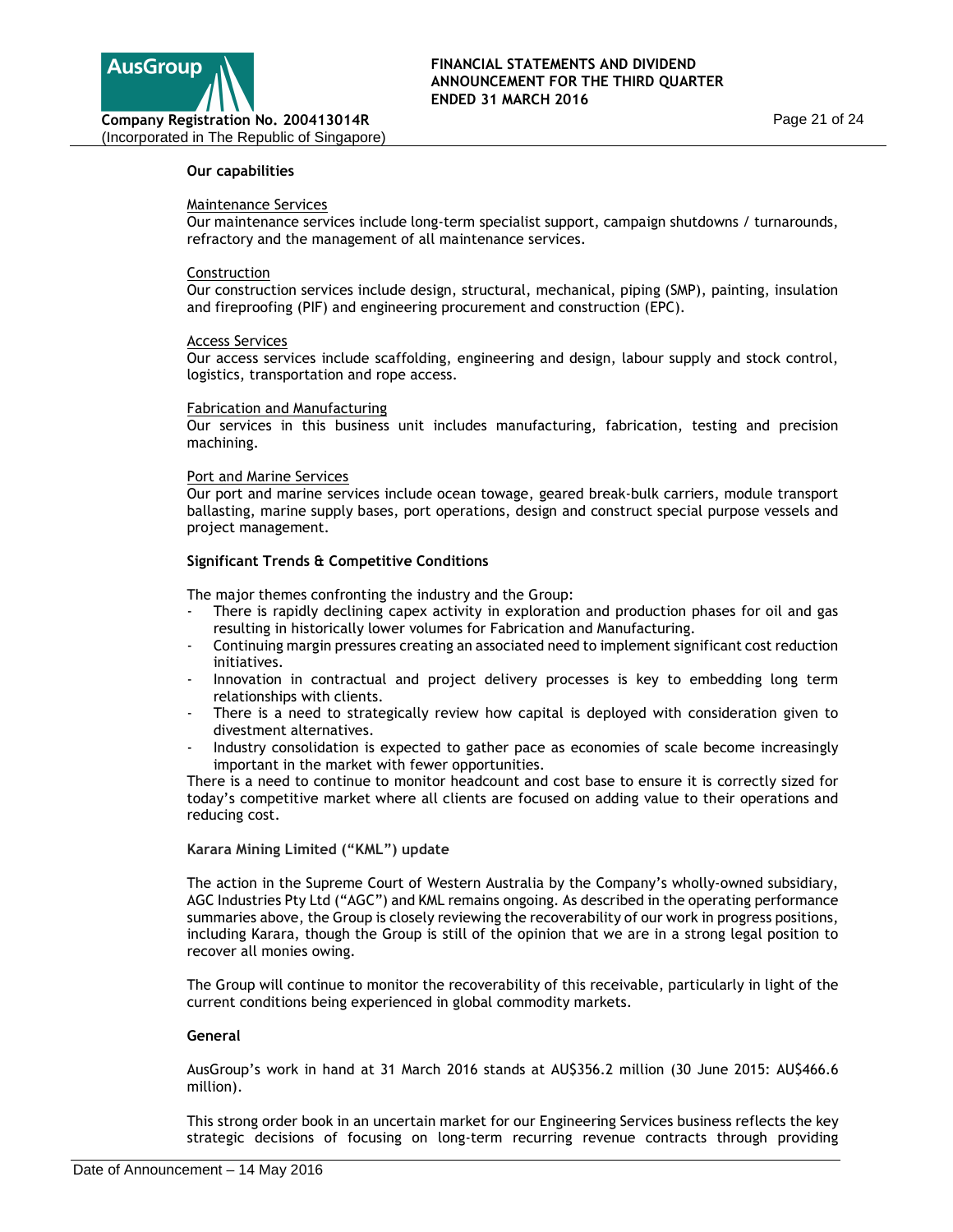

maintenance services to capital projects committed to and completed and to focus upon our core strengths of providing multi-disciplinary services of scaffolding, insulation, refractory and fabrication services.

The diversification into Port & Marine Services has unfortunately stalled since the completion and commissioning of the Port Melville fuel facility in July 2015. The commencement of full port operations has suffered due to continued delays in environmental and regulatory approval processes. In 2Q FY2016 the Group received an assessment from the Northern Territory Environmental Protection Authority stating that Port Melville did not require an assessment under the Environmental Authority Act as announced to the market on 16 October 2015. Further to this, the Group received a referral decision from the Department of the Environment (DoE) that the Port Melville Supply Base is not a controlled action, and as such, further assessment and approval will not be required under the Environment Protection and Biodiversity Conservation Act before it can proceed, provided it is taken in accordance with the manner described in the decision document. This was announced to the market on 28 October 2015. The port received their first vessel in 2Q and another in 3Q, facilitating the export of woodchips from the Tiwi Islands. The fuel distribution aspect of the port, however, is being affected by an environmental group appeal over the Environmental Protection Authority's decision to grant the environmental approvals, leading to further delays to the commercialization of the port. The appeal is now scheduled to be heard by the High Court of Australia in September 2016.

The forward pipeline remains solid, but is suffering on the back of a the oil price falling to 11 year lows, resulting in a slowing not only in capital spend, but all non-compulsory spend in the oil and gas sectors. These events have particularly impacted our Fabrication and Manufacturing arms in Australia and Singapore. Our diversified strategic model across construction, maintenance and port & marine services segments, however, continues to provide opportunities to utilize our multidisciplinary services.

The Group expects, from time to time, delays in the finalizing of variations around certain types of projects under our contractual entitlements. This will create a degree of variability in the Group results from quarter to quarter. The Group's accounting policy states that when the outcome of a construction contract can be estimated reliably, contract revenue and contract costs are recognized as revenue and expenses respectively by reference to the stage of completion of the contract activity at the balance sheet date ("percentage-of-completion method"). When the outcome of a construction contract cannot be estimated reliably, contract revenue is recognized to the extent of contract costs incurred that are likely to be recoverable. When it is probable that total contract costs will exceed total contract revenue, the expected loss is recognized as an expense immediately.

# **Overall**

The Group has recognised a net loss after tax of AU\$93,458,000 for the 9 month period ended 31 March 2016 and as at that date, current liabilities exceed current assets by AU\$66,369,000. The Group is in the process of considering all funding alternatives available including the renegotiation of its facilities to extend the planned repayment terms, disposal of assets as disclosed in note 5, with any further repayments to be funded from operating cash flows.

The Group acknowledges that uncertainty remains over the ability to meet its funding requirements and to refinance or repay its debt facilities as and when they fall due. However, as described above, the Group has a reasonable expectation that it has adequate resources to continue in operational existence for the foreseeable future.

As at 31 March 2016 the Group was in breach of its requirement to maintain a minimum net worth position as required under all DBS banking facilities. At the reporting date the Group had obtained a waiver for this breach from DBS Bank Limited.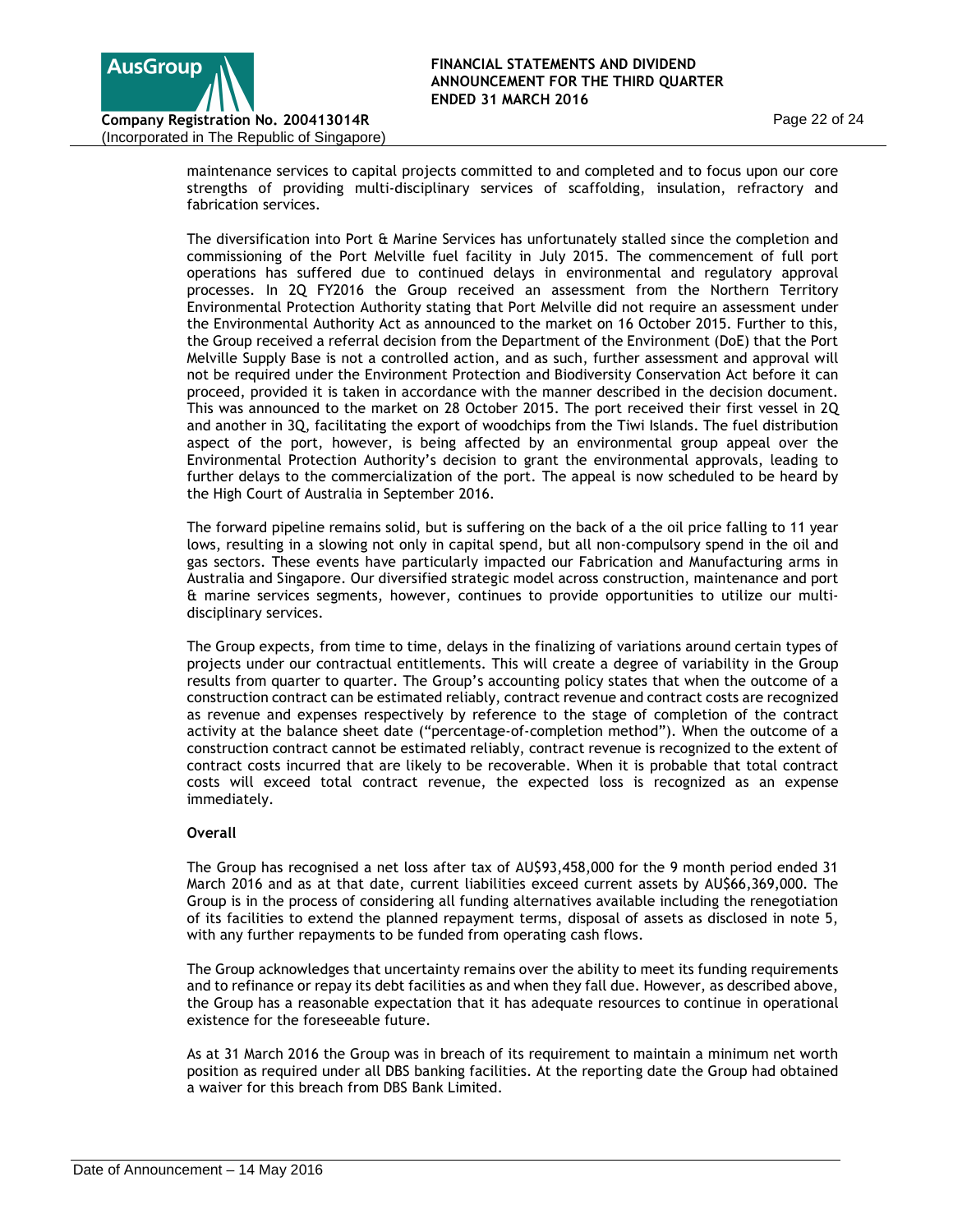

## **11. Dividend**

### *(a) Current Financial Period Reported On* Any dividend declared for the current financial period reported on?

None.

## *(b) Corresponding Period of the Immediately Preceding Financial Year*

Any dividend declared for the corresponding period of the immediately preceding financial year?

None.

*(c) Date payable* 

Not applicable.

 **(***d) Books closure date*

Not applicable.

# **12. If no dividend has been declared/recommended, a statement to that effect**

Not applicable.

## **13. IPT Mandate**

| of<br>Name<br>interested<br>person               | Aggregate value of all interested<br>transactions<br>third<br>during<br>person<br>of FY2016<br>under review<br>quarter<br>excluding transactions less)<br>than<br>\$100,000 and transactions conducted<br>under shareholders' mandate pursuant<br>to Rule 920 of SGX-ST Listing Manual) | Aggregate value of all interested person<br>conducted<br>under<br>transactions<br>shareholders' mandate pursuant to Rule<br>920 of SGX-ST Listing Manual during third<br>quarter of FY2016 (excluding transactions<br>less than \$100,000) |
|--------------------------------------------------|-----------------------------------------------------------------------------------------------------------------------------------------------------------------------------------------------------------------------------------------------------------------------------------------|--------------------------------------------------------------------------------------------------------------------------------------------------------------------------------------------------------------------------------------------|
| Ezion<br>Holdings<br>Limited<br>(expense)        | AU\$778,043*                                                                                                                                                                                                                                                                            | AU\$183,095**                                                                                                                                                                                                                              |
| Ezion<br><b>Holdings</b><br>Limited<br>(revenue) |                                                                                                                                                                                                                                                                                         | AU\$441,748***                                                                                                                                                                                                                             |

- The balance in the quarter consisted only of interest charges on a loan balance held with Ezion Holdings Limited.
- \*\* Charter of vessels and barges, management fee and reimbursement of expenses paid on behalf by Ezion Holdings Limited, covered under the shareholders' mandate.
- \*\*\* AusGroup has invoiced Ezion Holdings Limited for custodian charges on a vessel held by AusGroup in the quarter.